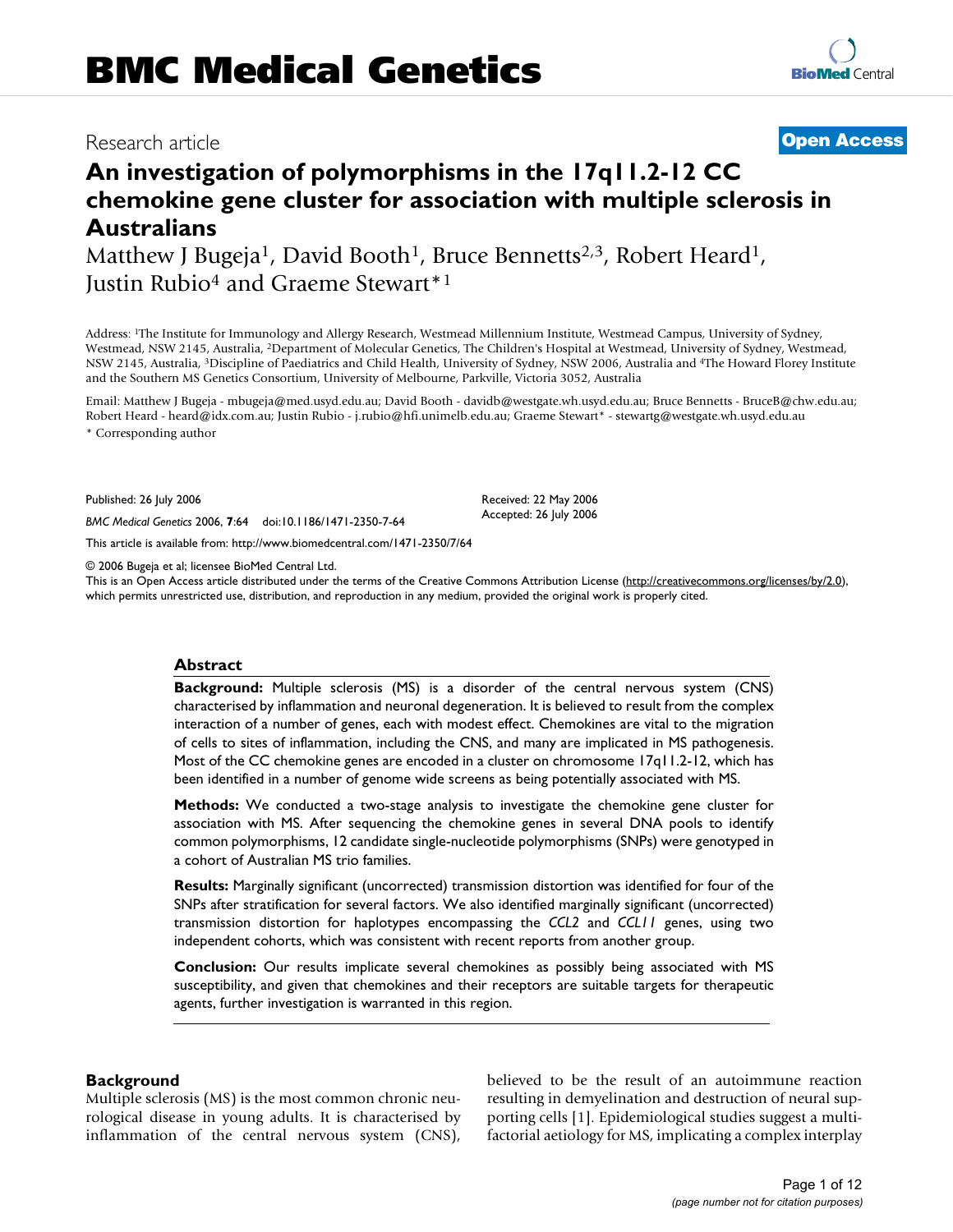between environmental and genetic factors [2]. In the past ten years, a large number of genome wide screens have been conducted, including the recent GAMES collaboration (Genetic Analysis of Multiple sclerosis in EuropeanS) [3]. Multiple regions of potential linkage and association with MS have been identified, suggesting that genetic predisposition to MS might result from the modest contribution of many genetic factors, which, if identified, may present important new therapeutic targets [4].

The inflammatory response that is characteristic of MS requires the targetted migration of leukocytes into the CNS, which is under the control of chemokines. Over 40 members of the human chemokine family have been identified, which act upon a variety of leukocytes via interactions with almost 20 seven-transmembrane domain chemokine receptors [5]. Chemokines are small molecules of approximately 8–10 kDa in size, and are primarily classified on the basis of the relative positioning of two conserved cysteines. In the CC chemokines, the two cysteines are adjacent, and in the CXC chemokines, a single amino acid residue separates the cysteines. Two smaller subgroups have also been identified; the  $CX<sub>3</sub>C$ chemokines, and the C chemokines.

Functionally, CC chemokines chemoattract a wide range of cells, including lymphocytes, dendritic cells, monocytes and some granulocytes [6,7], whilst CXC chemokines are chemoattractant for neutrophils and lymphocytes [6,7]. There is increasing evidence for chemokines possessing abilities beyond that of migration, including Thelper cell subset differentiation [8], T cell costimulation [9,10], and macrophage and natural killer cell maturation [11,12].

Substantial evidence supports the involvement of CC chemokines in the pathogenesis of MS. In the mouse model of MS, experimental autoimmune encephalomyelitis (EAE), knockout of *CCL2* leads to resistance to disease induction [13], whilst CCL3, CCL4 and CCL5 have all been implicated in EAE development [14,15]. However, CCL3-knockout mice were found to be fully susceptible to myelin oligodendrocyte glycoprotein (MOG) induced EAE [16]. In MS lesions, expression of CC chemokines, including CCL2, CCL3, CCL4, CCL5, CCL7 and CCL8, and their receptors, have been identified on a wide variety of cells, such as astrocytes, microglia and perivascular T cells [17-22]. In addition, altered levels of CC chemokines and receptors have been identified in the serum and cerebrospinal fluid (CSF) of MS patients; some are elevated (including CCL5), whilst CCL2 is decreased in the CSF [22-26], possibly due to removal by CCR2-positive migrating cells as they cross the blood-brain barrier [27].

Fourteen of the 28 CC chemokine genes are clustered on chromosome 17q11.2-12 (Figure 1) [28]. This cluster spans slightly less than 2 Mb, and is split into two subclusters separated by a gap of 1.5 Mb. The 17q11.2-12 region has been implicated in genome-wide screens for linkage and association with MS [29-34], and in a metaanalysis of three genome screens, the most significant nonparametric linkage score was obtained for this region [35]. The 17q region is also syntenic to an EAE quantitative trait locus on chromosome 10, which includes a chemokine gene cluster [36], and non-synonymous polymorphisms in murine *CCL1*, *CCL2* and *CCL12* were identified as candidates for the *eae7* quantitative trait locus [37].

Candidate gene studies of CC chemokines in MS have not been extensive. Rather, the majority of studies have focussed on other diseases. Polymorphisms from several CC chemokine genes have been variably associated with diseases such as tuberculosis [38], HIV [39], arthritis [40], and asthma and atopy [41,42]. The *CCR5*Δ32 mutation has been widely studied in MS. Whilst it was found not to be a general susceptibility factor for MS [43], it may have effects on age of onset or disease progression [44,45]. More recently, several moderate single-loci and haplo-



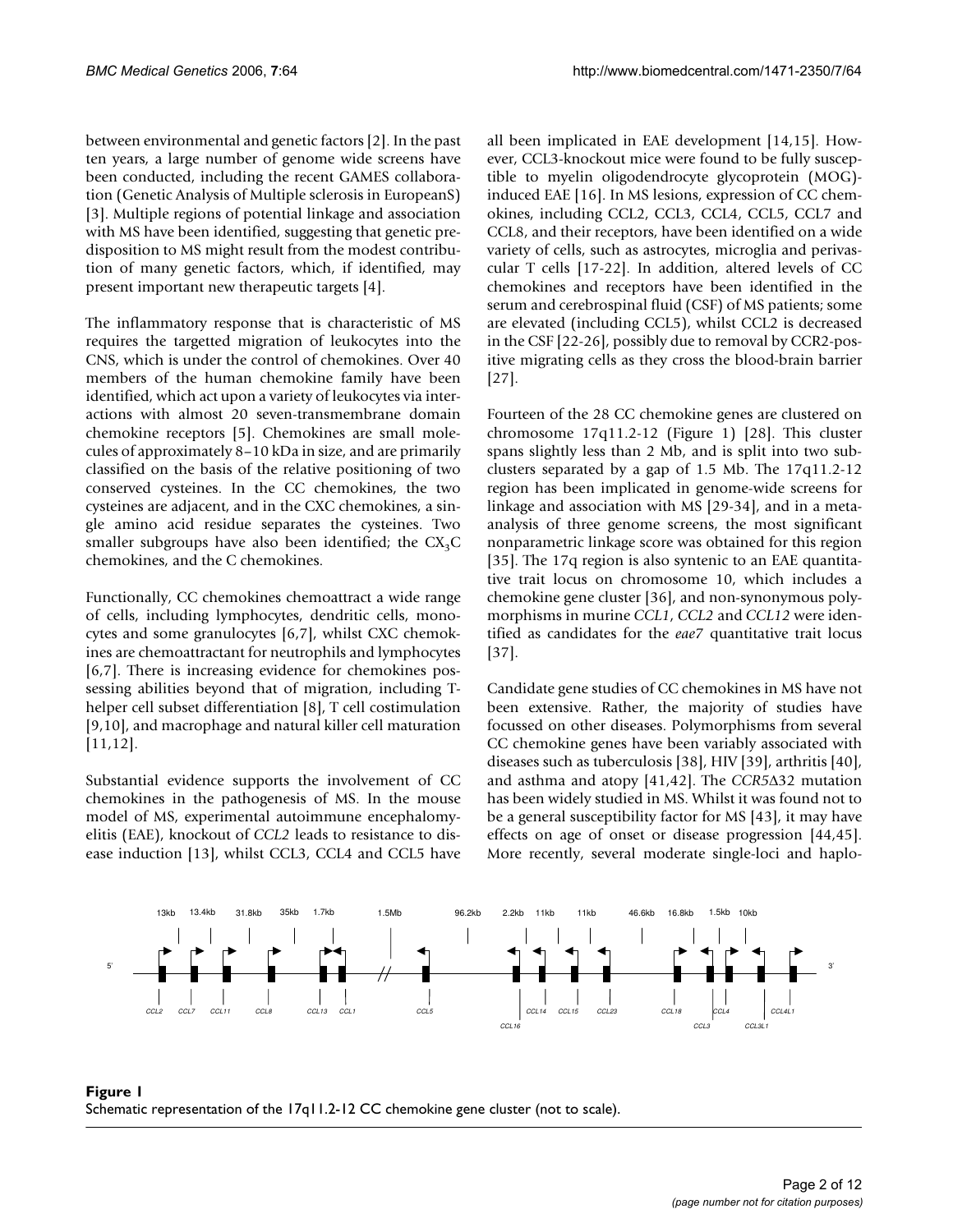typic associations with MS were identified for single nucleotide polymorphisms (SNPs) from the CC chemokine gene cluster [46].

It was the aim of our study to conduct candidate gene analyses for the CC chemokines in order to identify polymorphisms and/or haplotypes associated with MS. We undertook a two-stage analysis. The first stage involved the scanning of the genes for published (online) and novel polymorphisms in several DNA pools by DNA sequencing. From these, 12 candidate SNPs were then individually genotyped in a cohort of MS trio families in the second stage. We also sought confirmation of our findings in an independent cohort of Australian MS families. Marginally significant (uncorrected) transmission distortion was identified for four of the SNPs, as well as for haplotypes encompassing the *CCL2* and *CCL11* genes.

# **Methods**

# *Subjects*

For the main study, all sporadic MS cases and parents (including 373 MS trio families) were recruited by our facility at the Institute for Immunology and Allergy Research, Westmead Hospital (Australia). The familial DNA pool was derived from MS probands from multicase families obtained from the National Register of Multiple Sclerosis Families (Rex Simmons, Canberra Hospital, Australia). Control individuals were composed of local staff members and spouses of sporadic MS cases. MS patients and controls had the same ethnic composition, and were of similar average age (patients = 50yo; controls = 52.8yo). 90% of MS patients were of northern European origin, while the remainder were of southern European origin. The ratio of female to male patients was 4:1; the control ratio was 1.5:1. Approximately 60% of MS patients were HLA-DRB1\*1501 positive; 73% had relapsing-remitting (RR)-MS, 20% secondary-progressive (SP)- MS, 5% primary-progressive (PP)-MS, and 2% progressive relapsing (PR)-MS. An additional cohort of 208 Australian MS trio families was obtained from the Southern MS Genetics Consortium for independent validation of our initial results. All cases were verified as having MS as defined by the Poser criteria [47], and provided written informed consent.

# *Pooled DNA sequencing*

DNA was extracted from whole blood using a rapid salting out method [48]. Methods for the construction of the DNA pools has been described elsewhere [49]. Four DNA pools were constructed: 217 HLA-DRB1\*1501 positive sporadic MS patients; 155 HLA-DRB1\*1501 negative sporadic MS patients; 169 MS probands from multicase families; 185 unrelated, unaffected controls. HLA-DRB1\*1501 status was genotyped using a SYBR Green

assay (Applied Biosystems (ABI)), described elsewhere [50].

DNA sequencing primers were designed to encompass the exons of all genes analysed, as well as segments of the putative promoter region, and often part of the 3' untranslated region (UTR) (see additional file 1: 17qSuppTable1). Where possible, primers were also designed to maximise coverage of published SNPs, which were identified from online SNP databases.

DNA sequencing of the chemokine genes was performed on each of the DNA pools and a single individual, included for SNP allele frequency correction purposes and for potential identification of rare SNPs. PCR products for each gene segment were amplified using the ABI 2× PCR Master Mix, with 50 ng of genomic DNA and appropriate amplification primer pairs (Sigma Genosys) to a final concentration of 5 ng/μL. PCR reactions followed a standard PCR program: 1 cycle of 95°C for 10 minutes; 35 cycles of 94°C for 30 seconds, 62°C for 30 seconds, and 72°C for 1 minute and 10 seconds; a final elongation step of 72°C for 10 minutes. PCR products were purified from the PCR cocktail by use of either the QIAQuick® PCR purification kit (QIAGEN), or ExoSAP-IT (USB Corporation). Sequencing reactions were performed using the ABI Big Dye® Terminator v3.1 Cycle Sequencing Kit. Final samples were sequenced using an ABI 3100 sequence analyser. Sequences were viewed using the ABI PRISM™ EditView software.

# *Genotyping in Trio Families*

# *SNaPshot*

An initial set of seven CC chemokine gene SNPs were selected for individual genotyping in a cohort of 204 MS trio families (Table 1): *CCL2* -2581, *CCL2* -2138, *CCL11* 67, *CCL5* -471, *CCL15* -1284, *CCL15* 136+88 and *CCL23* -289. These SNPs were genotyped using the SNaPshot assay, which allows the genotyping of multiple SNPs simultaneously in a single-tube multiplexed reaction, using primer-extension methodology [51] (see additional file 3: 17qSuppTable3 for SNaPshot primer details for each of the seven SNPs).

SNaPshot genotyping was performed on the pooled PCR products of each individual, amplified using either the ABI 2× PCR master mix, or the Fermentas 2× PCR master mix (Progen). SNaPshot reactions were optimised in individuals of known genotype. Between 100–200 ng of DNA was used from each individual with the appropriate amplification primer pair (Sigma Genosys) to a final concentration of 5 ng/μL. PCR products were amplified using the standard conditions, as described above. The successful amplification of PCR products was verified on 1% agarose gels. The PCR products for each individual were then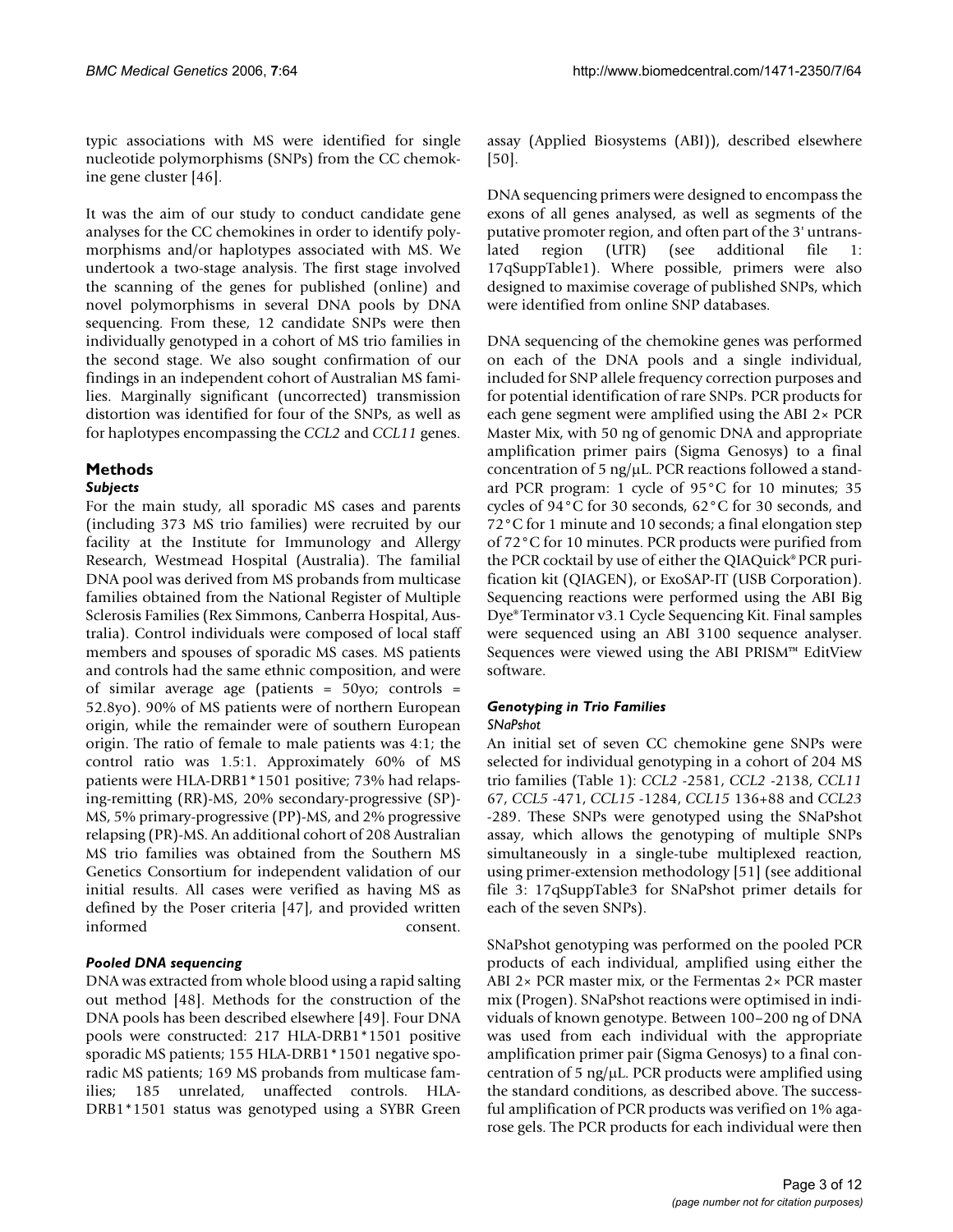| Table 1: Summary of SNPs identified by sequencing of CC chemokine genes in DNA pools that were selected for individual |  |
|------------------------------------------------------------------------------------------------------------------------|--|
| genotyping. Other detected SNPs are described in Supplementary Table 2.                                                |  |

|                      |              | <b>Estimated</b><br>minor allele<br>frequency | <b>Estimated relative risk</b><br>(for minor allele frequency >0.15) |                                |                      |  |  |  |
|----------------------|--------------|-----------------------------------------------|----------------------------------------------------------------------|--------------------------------|----------------------|--|--|--|
| Locus                | rsID         | <b>Control pool</b>                           | <b>HLA-DRB1*1501</b><br>positive pool                                | HLA-DRBI*1501<br>negative pool | <b>Familial pool</b> |  |  |  |
| CCL <sub>2</sub>     |              |                                               |                                                                      |                                |                      |  |  |  |
| $-258$ $A > G$       | 1024611      | 0.5                                           | 0.9                                                                  | 0.8                            | 0.7                  |  |  |  |
| $-2138A > T$         | 1024610      | 0.3                                           | 1.2                                                                  | 1.5                            | 1.5                  |  |  |  |
| <b>CCLII</b>         |              |                                               |                                                                      |                                |                      |  |  |  |
| $-488C > A$          | 17735961     | 0.2                                           | 1.2                                                                  | 1.2                            | 1.3                  |  |  |  |
| $67G > A (A > T)^+$  | 3744508      | 0.1                                           |                                                                      |                                |                      |  |  |  |
| CCL <sub>8</sub>     |              |                                               |                                                                      |                                |                      |  |  |  |
| $-572C > T$          | 3138035      | 0.3                                           | 1.1                                                                  | 1.0                            | 1.2                  |  |  |  |
| +205A>C (K>Q)+       | 3138038      | 0.2                                           | 0.8                                                                  | 0.8                            | 0.7                  |  |  |  |
| $CCL5$ (-)           |              |                                               |                                                                      |                                |                      |  |  |  |
| $-47$ $IC > T$       | 2107538      | 0.2                                           | 1.2                                                                  | 1.3                            | 1.1                  |  |  |  |
| $CCL16$ (-)          |              |                                               |                                                                      |                                |                      |  |  |  |
| $-595C > A$          | 854680       | 0.1                                           | ٠                                                                    | $\blacksquare$                 | ٠                    |  |  |  |
| $CCLI4$ (-)          |              |                                               |                                                                      |                                |                      |  |  |  |
| $-649T > A$          | 854682       | $0.2*$                                        | $1.1*$                                                               | $1.0*$                         | $1.4*$               |  |  |  |
| $CCL15$ (-)          |              |                                               |                                                                      |                                |                      |  |  |  |
| $-1284A > C$         | 854628       | < 0.1                                         |                                                                      | <b>Undetectable</b>            |                      |  |  |  |
| 136+88C>T            | <b>Novel</b> | 0.3                                           | 0.8                                                                  | 0.6                            | 0.5                  |  |  |  |
| $CCL23$ (-)          |              |                                               |                                                                      |                                |                      |  |  |  |
| $-289A > C$          | 854655       | $0.2*$                                        | $0.7*$                                                               | $0.5*$                         | $1.0*$               |  |  |  |
| $316T > C (M > V) +$ | 1003645      | $0.2*$                                        | $1.0*$                                                               | $0.7*$                         | $1.0*$               |  |  |  |

All SNPs classified relative to translation start site. Relative risks determined relative to control pool. SNPs in bold were individually genotyped in second stage

(-) Gene encoded in anti-sense direction; SNPs reclassified to account for this

+ Coding change in brackets

†The CCL8 205 SNP was originally selected for genotyping by SNPLEX™, but failed the SNPLEX™ algorithm, and was replaced with the CCL8 - 572 SNP

\* Heterozygous individual correction applied

rsID: SNP identification number

pooled, and an aliquot purified using ExoSAP-IT (USB Corporation). To this aliquot was then added 2.5 μL of SNaPshot Multiplex reagent (ABI), and pooled SNaPshot primers as defined in Supplementary Table 3, and the SNaPshot procedure was followed as per the manufacturer's instructions (ABI). Samples were then scanned using an ABI 3100. SNaPshot results were viewed using the GeneScan™ software (ABI) and genotypes determined using the GeneMapper™ software package (ABI).

#### *SNPlex™*

An additional five CC chemokine gene SNPs were selected for genotyping in the full cohort of 373 MS trio families (Table 1): *CCL11* -488, *CCL8* 205, *CCL16* -595, *CCL14* - 649 and *CCL23* 316. These SNPs were genotyped using the SNPlex™ genotyping system (ABI), for which SUPAMAC (University of Sydney, Australia) were contracted. This system allows high-throughput genotyping of up to 48 SNPs simultaneously in a single tube using an oligonucleotide ligation assay. Initially, candidate SNP details were submitted, after which suitability for the assay was determined by running the SNPs through an algorithm. Oligonucleotides were then designed for each SNP, and applied to the DNA samples (500 ng genomic DNA). Samples were scanned using an ABI 3730. Genotyping results were determined using the GeneMapper™ software package (ABI), utilising an allelic discrimination cluster analysis to allocate genotype calls with maximum stringency.

#### *Additional genotyping of validation cohort*

Genotyping of the additional cohort of MS trio families was contracted to the Australian Genome Research Facility (AGRF; Brisbane, Australia). Only the *CCL2* -2138A>T and *CCL11* -488C>A SNPs were genotyped using the Sequenom Autoflex Mass Spectrometer. After submission of SNP details, PCR oligonucleotides were designed and applied to the DNA samples.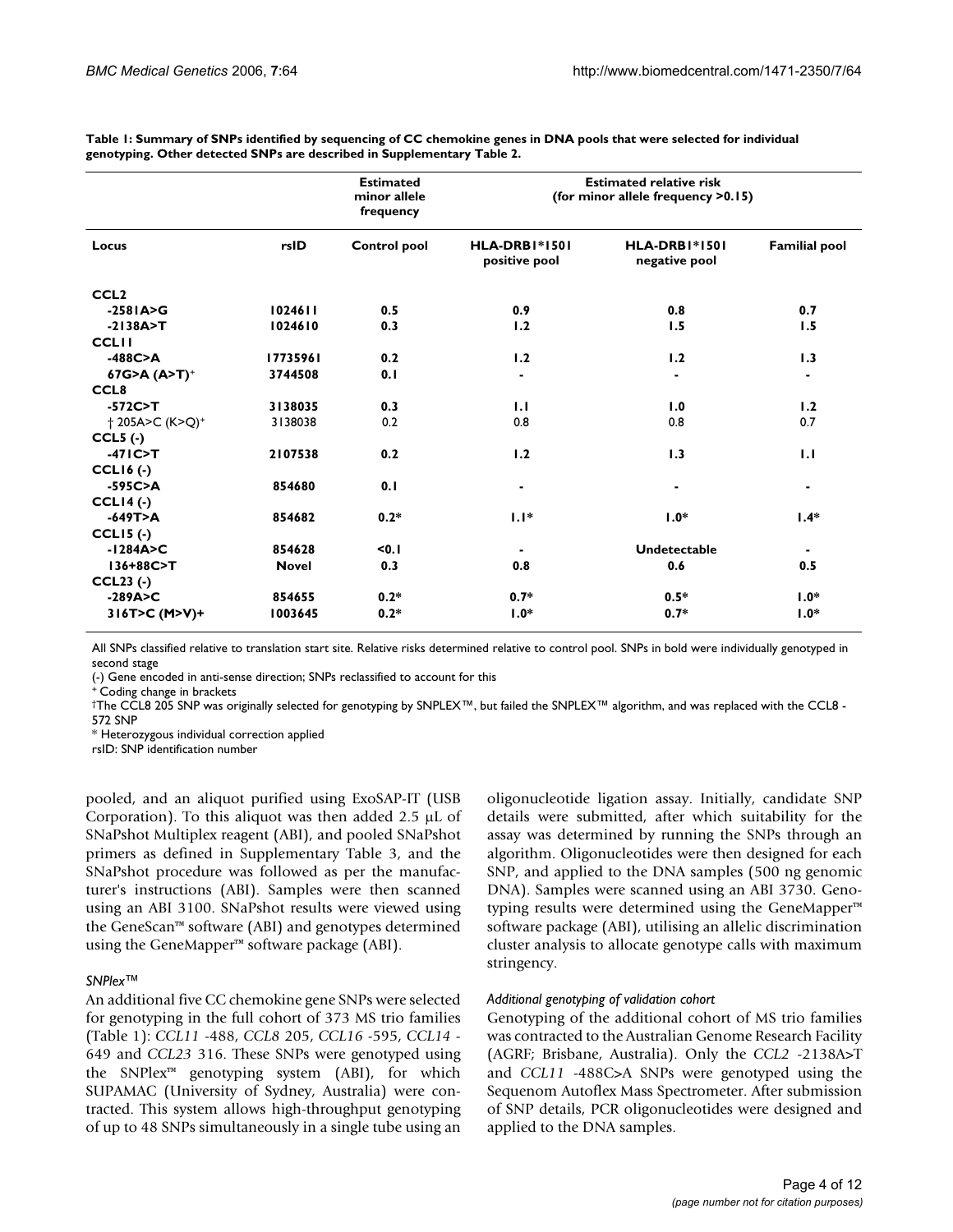# *Analyses & statistics*

Sequencing results from DNA pools and individuals were compared and scanned for published SNPs and novel polymorphisms. All SNPs were classified according to the nomenclature recommended by den Dunnen and Antonarakis [52], and are relative to the translation start site. For genes transcribed in the anti-sense direction (indicated in Table 1 with (-)), the complementary nucleotide for each allele was used, and is used throughout this manuscript. Minor allele frequencies (MAF) of SNPs were estimated by comparing the relative peak heights of the alleles. Where the individual was heterozygous for a particular SNP, the MAF in the DNA pools could be corrected for SNP-specific variation in peak-height intensity. The significance of differences between the MS patient pools and the control pool was measured by estimated relative risk (ERR) calculations.

Each SNP was analysed for transmission distortion within the trios using the transmission disequilibrium test (TDT) [53]. Analysis was performed using the GENEHUNTER program [54].

The HelixTree genetics analysis software (Golden Helix Inc, Bozeman, USA) was used to calculate linkage disequilibrium (LD) for the 12 SNPs analysed and to determine haplotypes in parents only. By using the Expectation/Maximisation (EM) algorithm, the software was able to calculate probabilities of each haplotype occurring, based on multi-locus genotypes. It calculated  $D'$  and  $r^2$  values, which are accepted measures of LD, and performed a  $\chi^2$ comparison for each pair of SNPs. HaploBlockFinder [55] was used to establish the haplotype block structure across the CC chemokine gene cluster.

TRANSMIT [56] was then used to analyse for haplotype transmission disequilibrium, estimating  $χ²$  values for individual haplotypes, as well as global  $\chi^2$  values for all haplotypes analysed. Mendelian transmission was checked using MERLIN [57].

# **Results**

### *Identification and analysis of SNPs in CC chemokine genes by DNA pool sequencing*

The CC chemokine genes were scanned using DNA pool sequencing in order to identify common polymorphisms in the region, including the potential identification of novel SNPs, and to establish whether associations might exist for these SNPs. In all, 50 SNPs were identified across the CC chemokine gene cluster (a list of all variants identified is available in the additional file 2: 17qSuppTable2), 48 of which were known; novel SNPs were detected in *CCL8* and *CCL15*. Five common SNPs within exons were confirmed, four of which cause codon changes. Twenty-nine SNPs had MAF >0.15 in the control

pool, designated as 'common' here, and for which we had statistical power to detect associations for ERR >1.5.

The greater than 90% DNA sequence homology between *CCL3* and *CCL3L1*, and between *CCL4* and *CCL4L1*, made it impractical to design specific primers for each of these genes. Thus, these four genes were not sequenced.

## *Population genetics of individually genotyped markers*

Based on their likely functional significance (codon changing, putative promoter region, reported functional significance) and ERR from the pooled DNA sequencing, 12 SNPs were chosen for genotyping in the MS cohort, either by SNaPshot or SNPlex™ (Table 1). The *CCL8* 205 SNP was originally chosen for analysis by SNPlex™, but failed to pass the SNPlex™ algorithm. Thus, it was replaced with the *CCL8* -572 SNP, which is in LD with the original SNP (International HapMap Project [58]).

Genotype information retrieval for the seven SNPs genotyped using SNaPshot was 100%. Genotype information available for single-locus analysis for the five SNPs genotyped by SNPlex™ ranged between 84–87%; losses due to failed genotyping, and the exclusion of genotypes called with low stringency. The SNPlex™ genotyping, which is based on a highly multiplex PCR, was quite sensitive to DNA quality. Unambiguous genotypes could be determined using the SNPlex™ calling algorithm, which we have used at the highest stringency. The genotype frequencies for all SNPs conformed to Hardy-Weinberg equilibrium estimates, except for the *CCL11* -488 SNP in mothers. The Mendelian error rate for the seven SNPs was  $\leq$  2%. Table 2 lists the MAF of the 12 markers as determined by individual genotyping.

# *Linkage disequilibrium and haplotypes*

The HelixTree genetics analysis software (Golden Helix Inc, Bozeman, USA) was used to conduct a pair-wise analysis of LD across the 12 CC chemokine gene markers, using the parents only. This software calculated both D' and r2 measures of LD, and the data are represented in Figure 2. These results were confirmed using the Haploview software package [59]. Results suggest a clear separation of the SNPs into two haplotype blocks of moderate to strong LD, confirmed by HaploBlockFinder [55] (represented in Figure 2). The first block extended from the *CCL2* -2581 SNP to the *CCL11* 67 SNP; a distance of 33.1 kb. The second block extended from the *CCL14* -649 SNP to the *CCL23* -289 SNP, but did not include the *CCL15* 136+88 SNP, which interestingly was not in LD with any of its neighbouring SNPs. This block extended across 30.9 kb.

The HelixTree software was then used to construct haplotypes only across the two clear haplotype blocks, in parents only (350–650 individuals; actual numbers varied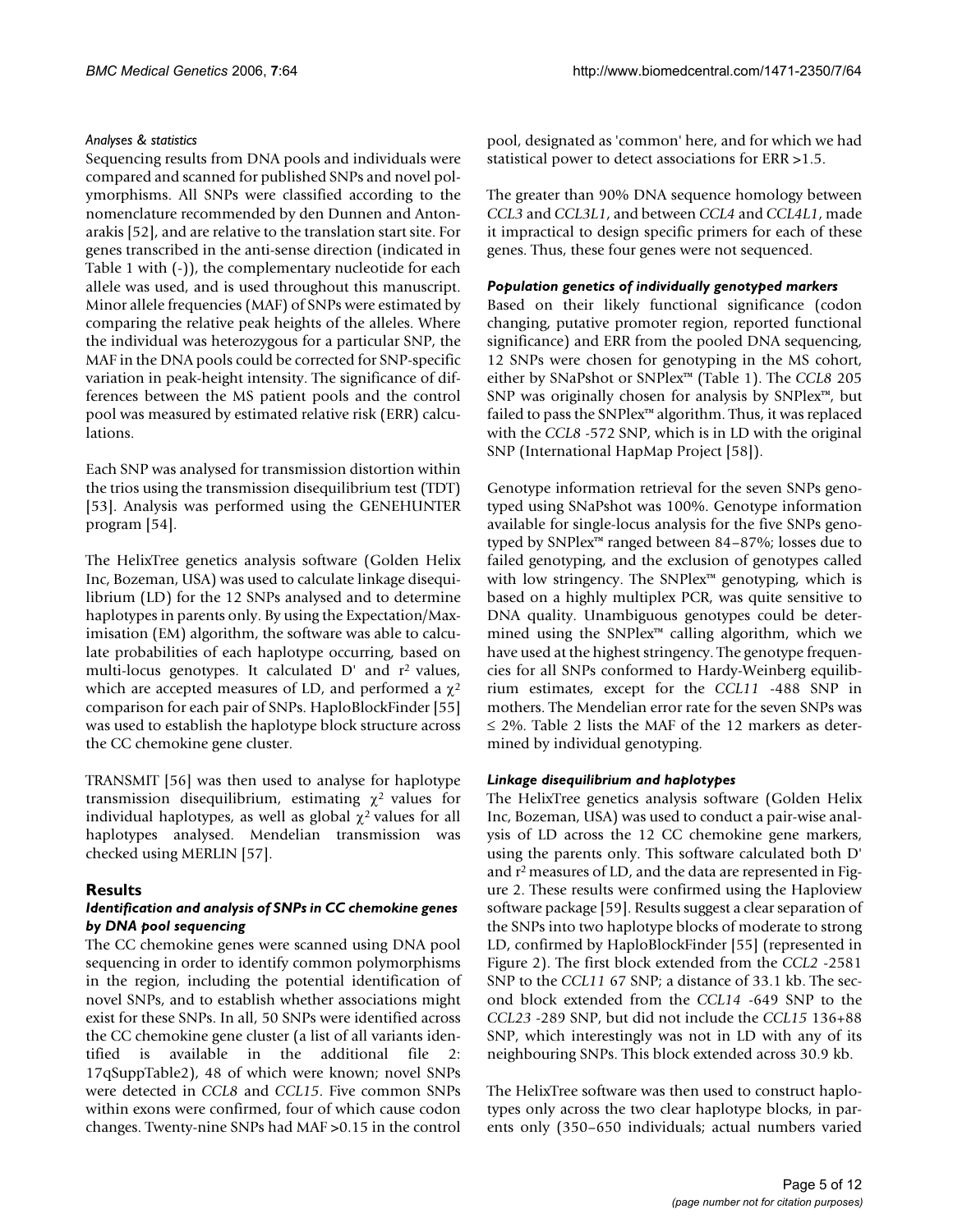

**Figure 2** 

for each SNP); and to estimate haplotype frequencies. Table 2 lists the common haplotypes (frequency >0.05) across the two haplotype blocks and their frequencies within the unaffected parents. Four common haplotypes were identified in the 5' haplotype block, with frequencies between 0.18 and 0.33. In the 3' haplotype block, three common haplotypes were identified, but the TATA haplotype was the most common by a substantial margin (frequency =  $0.76$ ).

# *Analysis for transmission distortion across single markers and haplotypes*

#### *Single-locus transmission disequilibrium*

Analyses for transmission distortion were undertaken for the 12 chemokine gene markers in all of the trios, as well as subgroups stratified based on HLA-DRB1\*1501 status, disease course and gender. Results are listed in Table 3.

No significant transmission distortion was found for any of the SNPs when analysed in all individuals. Upon stratification, a trend towards excess transmission of the *CCL5* -471T allele was found in the HLA-DRB1\*1501 negative group  $(P(uncorrected) = 0.03)$ . Interestingly, DNA sequencing had also suggested an increased ERR for the T allele in the HLA-DRB1\*1501 negative pool. For the *CCL14* -649T>A SNP, transmission distortion of the T allele was found in patients with RR-MS (P(uncorrected) = 0.03). In contrast, transmission distortion of the A allele was found in SP-MS patients (P(uncorrected) = 0.02). Transmission distortion in SP-MS patients was also found for the *CCL23* 316C allele (P(uncorrected) = 0.02). For the *CCL23* -289A>C SNP, transmission distortion of the C allele was found in male MS patients ( $P$ (uncorrected) = 0.03). This distortion was accentuated in male patients with SP-MS (P(uncorrected) =  $0.007$ ), however this result was inconclusive given the small number of individuals in this group  $(n = 10$  informative transmissions). None of these results would survive a conservative Bonferroni correction for multiple comparisons.

# *Haplotype TDT*

Whilst single-locus analyses did not suggest that any of the SNPs were significantly associated with MS susceptibility, it is conceivable that they may define MS-associated haplotypes. Using the TRANSMIT [56] software, haplotype transmission was evaluated for common haplotypes (>5% frequency) of decreasing size from either block, as well as pairwise analyses across all twelve SNPs. Analyses were conducted only where genotyping information was available for all individuals across all 12 SNPs (n = 162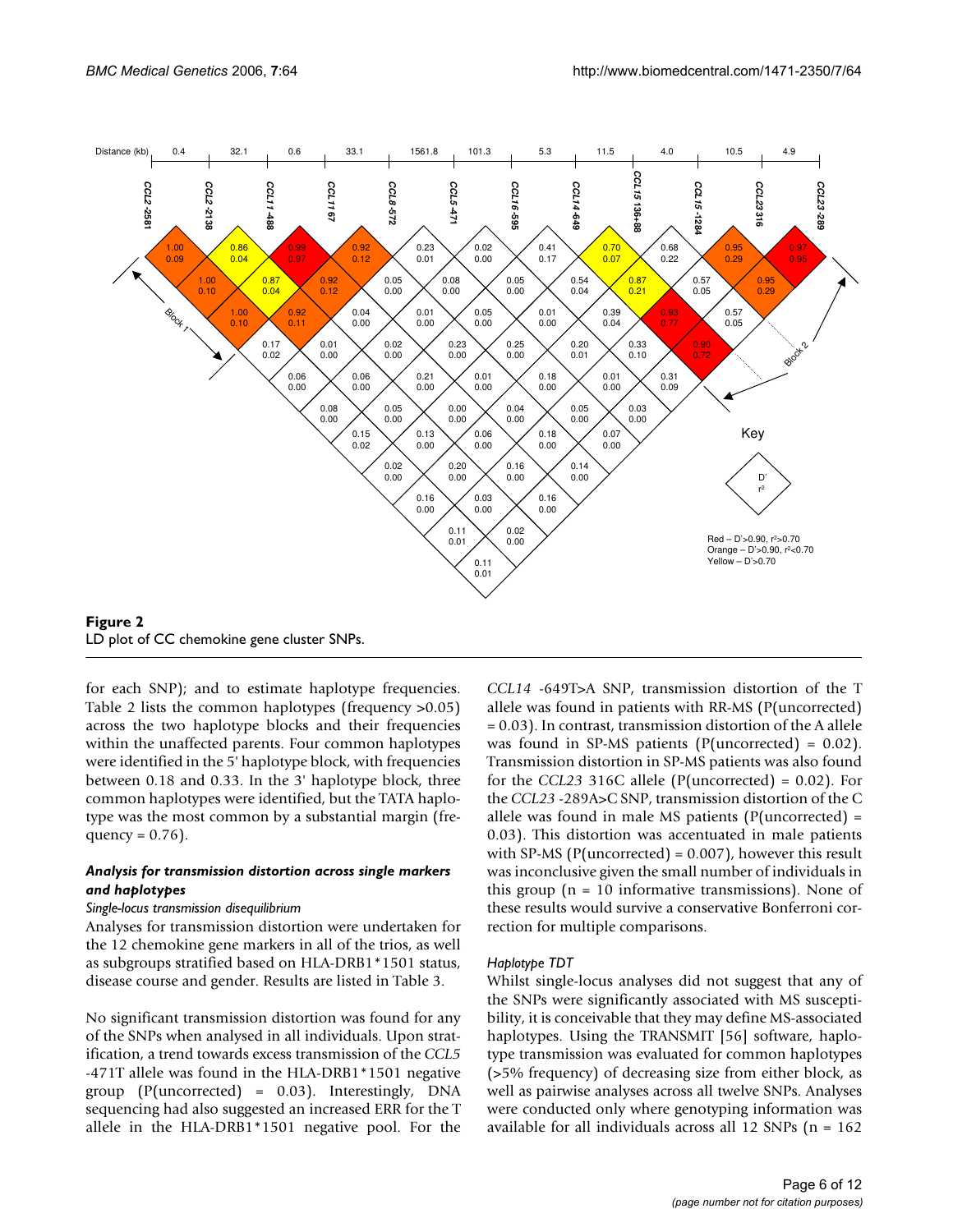| (a) 5' block                                      |                        |              |                       |                     |
|---------------------------------------------------|------------------------|--------------|-----------------------|---------------------|
| CCL2 -2581A>G                                     | CCL2 -2138A>T          | CCLII-488C>A | <b>CCLII 67G&gt;A</b> | Haplotype Frequency |
| Haplotypes                                        |                        |              |                       |                     |
| A                                                 | A                      | C            | G                     | 0.33                |
| G                                                 | A                      | $\mathsf{C}$ | G                     | 0.29                |
| A                                                 | A                      | A            | A                     | 0.19                |
| А                                                 | $\mathsf{T}$           | $\mathsf{C}$ | G                     | 0.18                |
| Minor allele frequency                            |                        |              |                       |                     |
| G                                                 | $\mathsf{T}$           | A            | A                     |                     |
| 0.29                                              | 0.19                   | 0.19         | 0.20                  |                     |
| $(b)$ 3' block                                    |                        |              |                       |                     |
| CCL14-649T>A                                      | CCL15-1284A>C          | CCL23 316T>C | CCL23-289A>C          | Haplotype Frequency |
| Haplotypes                                        |                        |              |                       |                     |
| т                                                 | A                      | T            | A                     | 0.76                |
| A                                                 | A                      | $\mathsf C$  | $\mathsf C$           | 0.12                |
| A                                                 | $\mathsf{C}$           | $\mathsf{C}$ | $\overline{C}$        | 0.07                |
| Minor allele frequency                            |                        |              |                       |                     |
| A                                                 | $\mathsf{C}$           | $\mathsf{C}$ | $\mathsf C$           |                     |
| 0.23                                              | 0.08                   | 0.20         | 0.20                  |                     |
| (c) Minor allele frequencies<br>of remaining SNPs |                        |              |                       |                     |
| SNP                                               | Minor allele frequency |              |                       |                     |
| CCL8-572C>T                                       | T 0.37                 |              |                       |                     |
| CCL5 -471 C>T                                     | T 0.19                 |              |                       |                     |
| CCL16-595C>A                                      | A 0.22                 |              |                       |                     |
| CCL15 136+88C>T                                   | T 0.05                 |              |                       |                     |
|                                                   |                        |              |                       |                     |

**Table 2: Common haplotype and minor allele frequencies for SNPs within haplotype blocks in unaffected parents (n = 350–650 individuals), determined by individual genotyping.**

families), with additional trio families removed after identification of Mendelian inconsistencies.

Table 4 lists common haplotypes for which transmission distortion was identified. All of these findings were identified within the 5' haplotype block (*CCL2* -2581.*CCL2* - 2138.*CCL11* -488.*CCL11* 67). Marginally significant transmission distortion was found for two four-marker haplotypes, and several three-marker haplotypes ( $P \leq$ 0.05). Marginally significant transmission distortion was also identified for pairwise analyses for *CCL2* -2581.*CCL2* -2138 (P(uncorrected) = 0.05) and *CCL2* -2138.*CCL11* - 488 haplotypes (P(uncorrected) =  $0.04$ ). No significant transmission distortion was found for haplotypes across the 3' haplotype block.

#### *Verification of haplotype results in an independent cohort*

Independent validation of the results discussed above was sought in an independent cohort of 208 Australian MS trio families obtained from the Southern MS Genetics Consortium. It was determined that genotyping the *CCL2* -2138A>T and *CCL11* -488C>A SNPs was sufficient for information extraction across the four markers within the 5' haplotype block.

Genotype and minor allele frequencies for both SNPs were equivalent to those obtained for our cohort, and were in Hardy-Weinberg equilibrium. LD properties between the two markers were also in agreement with our results. No evidence for single-locus transmission distortion was identified for either SNP, supporting our original findings. Full haplotype transmission data could be obtained for 169 trios; losses were due to genotyping failure for either SNP. Two-marker haplotype analysis revealed slight transmission distortion for the A.C and T.C haplotypes in the same direction as our original findings, but the distortion was not significant (Table 4(b)). However, combining the total datasets of the two cohorts restored the original trends for transmission distortion for the A.C and T.C haplotypes ( $P = 0.05$ ) (Table 4(c)).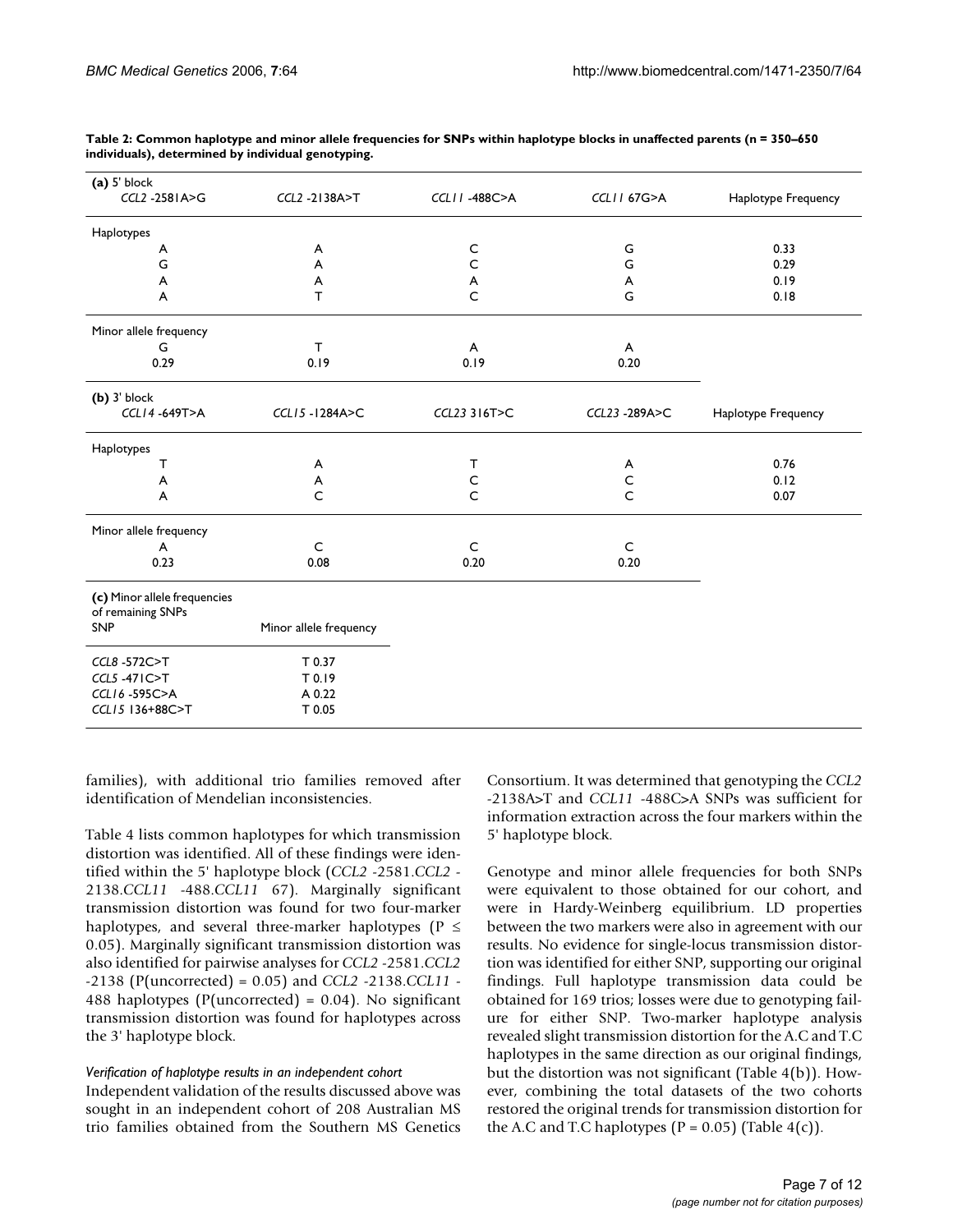| Locus              | All families |     | HLA-<br>DRB1*1501<br>positive |     | HLA-<br><b>DRBI*1501</b><br>negative |      | RR-MS  |      | SP-MS |      | Male  |      | Female |      |
|--------------------|--------------|-----|-------------------------------|-----|--------------------------------------|------|--------|------|-------|------|-------|------|--------|------|
|                    | T:N          | P   | T:N                           | P   | T:N                                  | P    | T:N    | P    | T:N   | P    | T:N   | P    | T:N    | P    |
| *CCL2 -2581A>G     | 79:89        | 0.4 | 48:57                         | 0.4 | 31:32                                | 0.9  | 51:68  | 0.1  | 21:16 | 0.4  | 16:13 | 0.60 | 63:76  | 0.3  |
| *CCL2 -2138A>T     | 56:75        | 0.1 | 35:41                         | 0.5 | 21:34                                | 0.08 | 41:56  | 0.1  | 12:15 | 0.6  | 13:13 |      | 43:62  | 0.06 |
| $CCLII - 488C > A$ | 88:96        | 0.6 | 45:59                         | 0.2 | 43:37                                | 0.5  | 68:69  | 0.9  | 15:17 | 0.7  | 20:22 | 0.8  | 68:74  | 0.6  |
| *CCLII 67G>A       | 71:65        | 0.6 | 39:37                         | 0.8 | 32:28                                | 0.6  | 54:46  | 0.4  | 14:13 | 0.8  | 15:15 |      | 56:50  | 0.6  |
| CCL8-572C>T        | 143:127      | 0.3 | 84:78                         | 0.6 | 59:49                                | 0.3  | 107:96 | 0.4  | 23:22 | 0.9  | 28:32 | 0.6  | 115:95 | 0.2  |
| *CCL5 -471C>T      | 64:70        | 0.6 | 45:35                         | 0.3 | 19:35                                | 0.03 | 47:50  | 0.8  | 14:13 | 0.9  | 14:18 | 0.5  | 50:52  | 0.8  |
| $CCL16 - 595C > A$ | 103:91       | 0.4 | 58:53                         | 0.6 | 45:38                                | 0.4  | 76:66  | 0.4  | 14:19 | 0.4  | 19:19 |      | 84:72  | 0.3  |
| $CCL14 - 649T > A$ | 100:88       | 0.4 | 64:49                         | 0.2 | 36:39                                | 0.7  | 81:56  | 0.03 | 9:22  | 0.02 | 17:21 | 0.5  | 83:67  | 0.2  |
| *CCL15 136+88C>T   | 18:10        | 0.1 | 11:6                          | 0.2 | 7:4                                  | 0.4  | 15:6   | 0.05 | 2:3   | 0.7  | 2:3   | 0.7  | 16:7   | 0.06 |
| *CCL15-1284A>C     | 29:27        | 0.8 | 21:20                         | 0.9 | 8:7                                  | 0.8  | 25:17  | 0.2  | 2:5   | 0.3  | 3:6   | 0.3  | 26:21  | 0.5  |
| $CCL23$ 316T>C     | 85:90        | 0.7 | 54:57                         | 0.8 | 31:33                                | 0.8  | 70:58  | 0.3  | 8:21  | 0.02 | 13:22 | 0.1  | 72:68  | 0.7  |
| *CCL23 -289A>C     | 62:71        | 0.4 | 42:42                         |     | 20:29                                | 0.2  | 51:46  | 0.6  | 9:17  | 0.1  | 8:19  | 0.03 | 54:52  | 0.9  |

**Table 3: Single locus TDT analysis of individually genotyped CC chemokine gene markers.**

T:N = Transmitted:Non-transmitted for major allele

\*Markers genotyped using SNaPshot in 204 trio families; HLA-DRB1\*1501 positive: 123 trio families; HLA-DRB1\*1501 negative: 81 trio families; RR-MS: 147 trio families; SP-MS: 42 trio families; Male: 38 trio families; Female: 166 trio families Remaining markers genotyped using SNPlex™; All families: 269–296 trio families; HLA-DRB1\*1501 positive: 156–176 trio families; HLA-DRB1\*1501 negative: 113–120 trio families; RR-MS: 193–218 trio families; SP-MS: 52–56 trio families; Male: 53–60 trio families; Female: 216–236 trio families. Significant P values in bold. P values are not corrected for multiple comparisons.

#### **Discussion**

In this study, we have analysed the members of the CC chemokine gene cluster for association with MS. Variant chemokine expression could diminish or enhance the inflammatory response characteristic of MS. The majority of CC chemokine genes are located in a chromosomal region (17q11.2-12) that has shown suggestive linkage and association with MS in a number of genome wide screens [29-34]. Most recently, in a large genome wide linkage screen, no genome-wide significant results could be identified beyond the MHC [60]. However, suggestive linkage was identified on chromosome 17q23. An important deduction from this work was that linkage studies are under-powered to detect modest associations even in large cohorts.

We utilised a two-stage approach for this study, the first of which was sequencing of four DNA pools, three composed of MS patients and one control DNA pool across the 17q11.2-12 CC chemokine gene cluster. This approach allowed estimation of MAF for all common (MAF >0.15) SNPs across the CC chemokine genes in our Australian Caucasian cohort, and identification of two novel SNPs. This technique has been validated by our group [61]. Twelve SNPs were chosen for further analysis by individual genotyping, based on their likely functional significance (codon changing, location in the putative promoter region), prevalence (MAF >0.1), and/or uneven representation between the MS and control pools.

Overall, a large amount of genetic data has been gathered from pooled DNA sequencing and individual genotyping. The pooled sequencing provided a close estimate of MAF for SNPs across the 17q chemokine gene region, and verified the existence of common SNPs published in online databases. The individual genotyping data from 350–650 unaffected parents allowed the determination of MAF for the 12 SNPs chosen for further study, establishment of LD structure across the region, and calculation of haplotype frequencies in our unaffected Australian cohort. The MAF data facilitate power calculations for additional diseasesusceptibility studies, and it and the haplotype data should prove useful in studies of population variation for these immunologically important genes. From individual genotyping, MAF were established for the 12 markers in a large unaffected cohort (up to 600 unaffected parents), whilst LD analysis revealed the haplotype block structure across the cluster, and haplotype frequencies were also established.

Measurement of transmission distortion for each of the 12 SNPs in MS trios provided some evidence for over-transmission of several of the SNPs after stratification, but these trends would not survive a conservative correction for multiple comparisons.

The *CCL5* -471C>T SNP, which we found might be associated with MS in HLA-DRB1\*1501 negative patients, is of potential functional relevance, as it creates a new tran-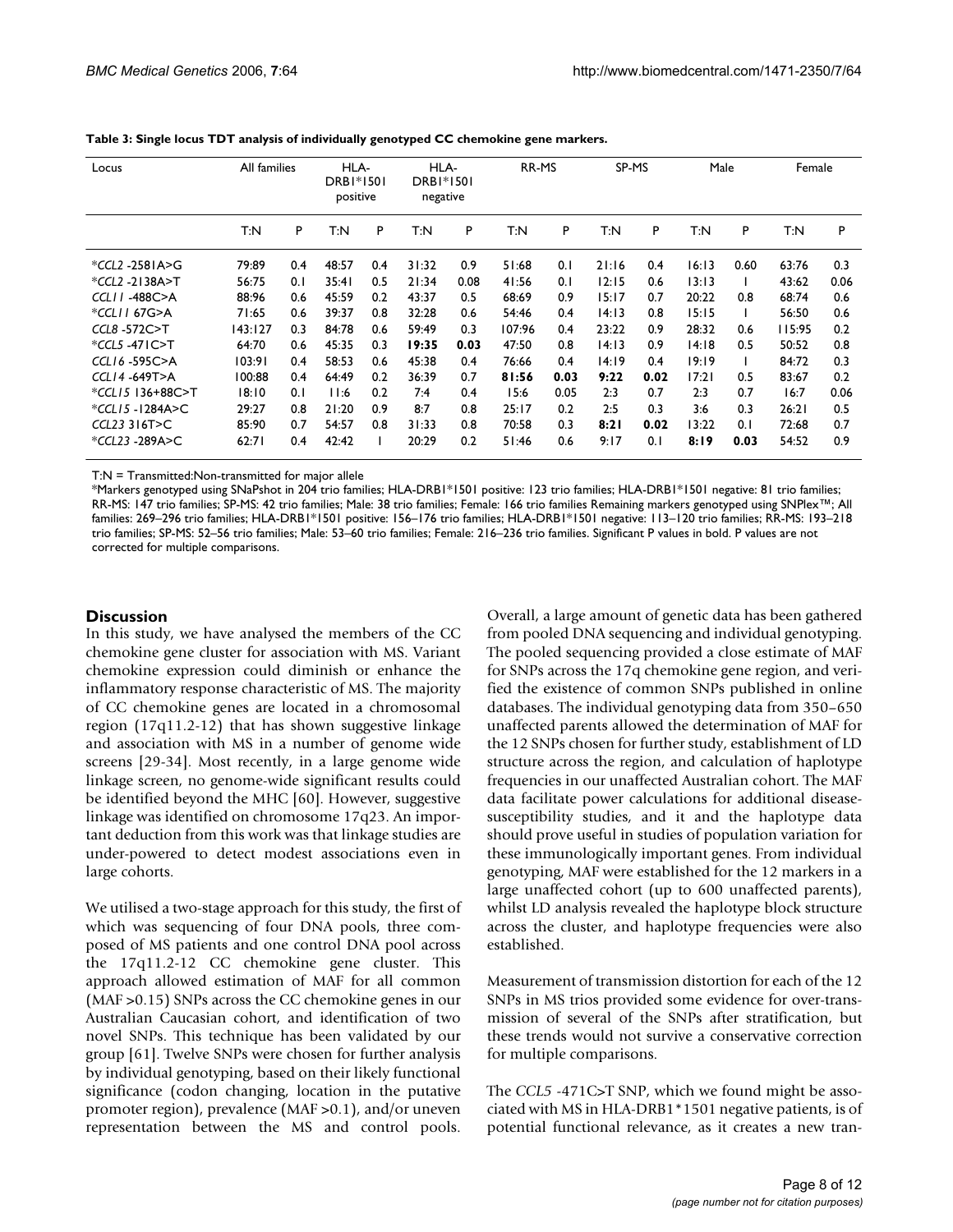| Haplotype           | Frequency                                                              | Transmitted | Non-transmitted | $\chi^2$ (1df) | P (uncorrected) |
|---------------------|------------------------------------------------------------------------|-------------|-----------------|----------------|-----------------|
| (a) Local cohort    |                                                                        |             |                 |                |                 |
| 5' haplotype block  |                                                                        |             |                 |                |                 |
| 4-marker haplotypes |                                                                        |             |                 |                |                 |
|                     | CCL2 -2581.CCL2 -2138.CCL11 -488.CCL11 67 (n = 162 trio families)      |             |                 |                |                 |
| A.A.C.G             | 0.33                                                                   | 57.0        | 85.0            | 5.50           | 0.02            |
| A.T.C.G             | 0.18                                                                   | 61.0        | 40.0            | 4.36           | 0.04            |
| 3-marker haplotypes |                                                                        |             |                 |                |                 |
|                     | CCL2 -2581.CCL2 -2138.CCL11 -488 (n = 162 trio families)               |             |                 |                |                 |
| A.A.C               | 0.33                                                                   | 56.0        | 86.0            | 6.33           | 0.01            |
| A.T.C               | 0.18                                                                   | 61.0        | 40.0            | 4.36           | 0.04            |
|                     | CCL2 -2138.CCL11 -488.CCL11 67 (n = 162 trio families)                 |             |                 |                |                 |
| A.C.G               | 0.63                                                                   | 70.1        | 92.0            | 2.96           | 0.09            |
| T.C.G               | 0.18                                                                   | 60.9        | 40.0            | 4.34           | 0.04            |
| 2-marker haplotypes |                                                                        |             |                 |                |                 |
|                     | CCL2 -2581.CCL2 -2138 (n = 204 trio families)                          |             |                 |                |                 |
| A.A                 | 0.52                                                                   | 89.1        | 117.1           | 3.80           | 0.05            |
|                     | $CCL2 - 2138.CCL11 - 488$ (n = 162 trio families)                      |             |                 |                |                 |
| A.C                 | 0.62                                                                   | 69.2        | 93.1            | 3.50           | 0.06            |
| T.C                 | 0.18                                                                   | 60.8        | 39.9            | 4.32           | 0.04            |
|                     | (b) Independent cohort ( $n = 169$ trio families)CCL2 -2138.CCL11 -488 |             |                 |                |                 |
| A.C                 | 0.63                                                                   | 75.1        | 86.0            | 0.74           | 0.4             |
| T.C                 | 0.20                                                                   | 59.9        | 52.0            | 0.56           | 0.5             |
|                     | (c) Combined dataset (n = 331 trio families) CCL2 -2138.CCL11 -488     |             |                 |                |                 |
| A.C                 | 0.62                                                                   | 144.4       | 179.1           | 3.73           | 0.05            |
| T.C                 | 0.19                                                                   | 120.6       | 91.9            | 3.89           | 0.05            |

#### **Table 4: Haplotype TDT of CC chemokine gene cluster SNPs.**

scription factor binding site [41], and has shown associations with atopic dermatitis, atopy and asthma [41,42]. CCL5 is an important inflammatory chemokine, with a range of activities upon eosinophils [62], monocytes and activated T cells [63,64], and has been identified repeatedly in the CNS and CSF of MS patients [19,21,22]. Our data also identify CCL14 and CCL23 as warranting further investigation, with marginally significant (uncorrected) trends towards transmission distortion found in RR-MS and SP-MS patients for *CCL14* -649T>A, and in males for *CCL23* -289A>C. Little is known for either of these chemokines, beyond basic functionality, and neither has been studied with regard to MS pathogenesis. The *CCL23* - 289A>C SNP was found to affect a potential SP-1 binding site using the TRANSFAC database [65].

Upon analysing for haplotype transmission distortion across the CC chemokine gene cluster, we found suggestive evidence for association of haplotypes encompassing *CCL2* and *CCL11* (Table 4), which lie within a haplotype block spanning 33.1 kb. CCL2 has been implicated in MS pathogenesis. It is chemotactic for T cells and monocytes [66,67], is important in the induction of inflammation in

EAE [13], has been identified in MS lesions [17-19], and in contrast to EAE studies has been associated with remission of MS [68].

Recently (and subsequent to the completion of our study), a similar study of polymorphisms across the CC chemokine gene cluster was conducted by Vyshkina et al [46]. In this study, 31 SNPs derived from online databases were selected for genotyping in a variety of individuals. The basis of selection of SNPs was not discussed. This is in contrast to our approach, in which an informed decision for SNP selection was based on several criteria, discussed above, with a particular focus on SNPs with potential functional consequences. The SNPs assayed by Vyshkina et al [46] were predominantly non-coding, with no SNPs from putative promoter regions. Fifteen SNPs overlapped with those identified in our pooled DNA sequencing. Two SNPs, both exonic, were individually genotyped in our study; the remainder did not pass the first stage. One exonic SNP was excluded as it was not common, whilst an exonic SNP in *CCL4* was not analysed as this gene was excluded from our study. Similar to our study, Vyshkina et al [46] found no strong evidence for association with any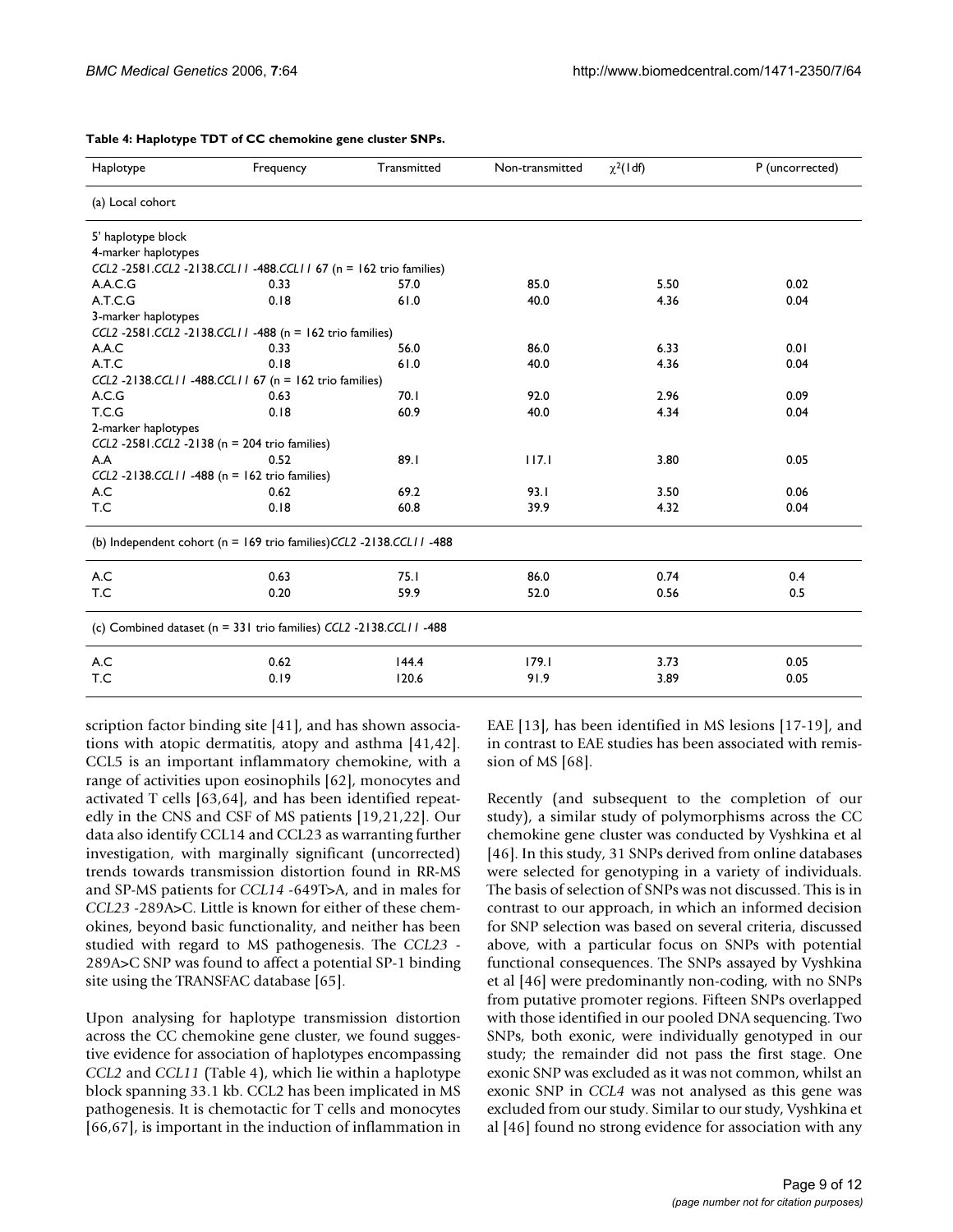single locus. In addition, we identified similar LD structure surrounding *CCL2*.*CCL11* and between *CCL14* and *CCL23*, and identified haplotypic associations for the *CCL2*.*CCL11* haplotype block. Whilst the SNPs analysed in this block were different between the two studies, it might be assumed that they are subject to the LD within the block. Thus, whilst we can not specifically say that we have replicated the haplotype associations of Vyshkina et al [46], we would suggest that the determination of haplotype tagging SNPs in this block is justified. It was interesting that our TDT analysis was conducted entirely in sporadic MS cases, whilst that of Vyshkina et al [46] had an emphasis on familial MS, yet both studies found weak association for the *CCL2*.*CCL11* haplotype block with MS, suggestive of a general MS susceptibility factor within this block. This group has since verified their results in a second-phase study [69]. Thus, in a combined population totalling almost 1000 MS families (331 Australian; 644 North American), the results implicate a haplotype association encompassing the *CCL2*.*CCL11* markers.

# **Conclusion**

We have conducted a two-stage analysis of polymorphisms across the CC chemokine gene cluster. We identified novel SNPs in this region, and added further information to the data available on LD structure and haplotypes across the cluster. Interestingly, our best single-locus findings were for promoter SNPs (*CCL5* - 471C>T, *CCL14* -649T>A, *CCL23* -289A>C), which might affect the relative expression of these chemokines and lead to downstream effects on leukocyte migration to the CNS, and therefore influence MS pathogenesis. We also confirmed the potential presence of a haplotypic association across *CCL2* and *CCL11*. Further validation of the association of these SNPs in independent cohorts, and confirmation of their functional significance would support therapeutic targetting of these chemokines and their receptors.

# **Competing interests**

The author(s) declare that they have no competing interests.

# **Authors' contributions**

MJB was responsible for the conception of the project, acquisition and analysis of the data, interpretation of results and writing of the manuscript. DB, BB and GS were responsible for the conception and design of the project, intellectual input, interpretation of results, and helped to draft the manuscript. RH was responsible for the clinical aspects of this project, including the assessment of MS patients. All authors read and approved the final manuscript.

# **Additional material**

## **Additional File 1**

*Primers for the amplification of CC chemokine genes. This table presents the list of all primers used for pooled DNA sequencing.* Click here for file [\[http://www.biomedcentral.com/content/supplementary/1471-](http://www.biomedcentral.com/content/supplementary/1471-2350-7-64-S1.doc) 2350-7-64-S1.doc]

# **Additional File 3**

*Conditions for seven SNPs genotyped by SNaPshot. This table describes the oligonucleotides used for the SNaPshot genotyping, including reaction conditions.* Click here for file

[\[http://www.biomedcentral.com/content/supplementary/1471-](http://www.biomedcentral.com/content/supplementary/1471-2350-7-64-S3.doc) 2350-7-64-S3.doc]

# **Additional File 2**

*Summary of SNPs identified and analysed by sequencing of CC chemokine genes in DNA pools. This table is an extended version of Table 1, which describes the minor allele frequency and estimated relative risk data for all SNPs identified by pooled DNA sequencing.* Click here for file [\[http://www.biomedcentral.com/content/supplementary/1471-](http://www.biomedcentral.com/content/supplementary/1471-2350-7-64-S2.doc) 2350-7-64-S2.doc]

# **Acknowledgements**

The authors would like to thank the members of the Southern MS Genetics Consortium: Justin Rubio, Trevor Kilpatrick, Helmut Butzkueven, Niall Tubridy, Mark Mariott, Caron Chapman, John Carey, Jo Baker, Laura Johnson, Rachel Tan, Simon Foote, Stewart Huxtable, Melanie Bahlo, Jim Stankovich, and Terry Speed, Najwa Marmash for technical assistance, Susan Adams for recruitment of MS trio patients, Rex Simmons for providing familial MS cases, Vanessa Perich, Maria Ban, Natalie Hartley and Suzy Teutsch for preparation of the DNA samples, Mark Wheeler and Ilya Henner for running samples for sequencing and SNaPshot analysis, and Mike Payne for overseeing the genotyping of our samples by SNPlex™. This work was supported by a grant from the National Health and Medical Research Council of Australia (grant no. 153990). M.B. is the recipient of an Australian Postgraduate Award Scholarship and additional support was provided by Biogen Australia.

#### **References**

- 1. Ewing C, Bernard CC: **[Insights into the aetiology and pathogen](http://www.ncbi.nlm.nih.gov/entrez/query.fcgi?cmd=Retrieve&db=PubMed&dopt=Abstract&list_uids=9553776)[esis of multiple sclerosis.](http://www.ncbi.nlm.nih.gov/entrez/query.fcgi?cmd=Retrieve&db=PubMed&dopt=Abstract&list_uids=9553776)** *Immunol Cell Biol* 1998, **76(1):**47-54.
- 2. Dyment DA, Sadovnick AD, Ebers GC, Sadnovich AD: **[Genetics of](http://www.ncbi.nlm.nih.gov/entrez/query.fcgi?cmd=Retrieve&db=PubMed&dopt=Abstract&list_uids=9300661) [multiple sclerosis.](http://www.ncbi.nlm.nih.gov/entrez/query.fcgi?cmd=Retrieve&db=PubMed&dopt=Abstract&list_uids=9300661)** *Hum Mol Genet* 1997, **6(10):**1693-1698.
- 3. Sawcer S, Compston A: **[The Genetic Analysis of Multiple scle](http://www.ncbi.nlm.nih.gov/entrez/query.fcgi?cmd=Retrieve&db=PubMed&dopt=Abstract&list_uids=14575908)[rosis in EuropeanS: concepts and design.](http://www.ncbi.nlm.nih.gov/entrez/query.fcgi?cmd=Retrieve&db=PubMed&dopt=Abstract&list_uids=14575908)** *J Neuroimmunol* 2003, **143(1–2):**13-16.
- 4. Stewart GJ: **[Multiple sclerosis, multiple genes.](http://www.ncbi.nlm.nih.gov/entrez/query.fcgi?cmd=Retrieve&db=PubMed&dopt=Abstract&list_uids=9201174)** *Medical Journal of Australia* 1997, **166:**573-574.
- 5. Brown KD, Zurawski SM, Mosmann TR, Zurawski G: **[A family of](http://www.ncbi.nlm.nih.gov/entrez/query.fcgi?cmd=Retrieve&db=PubMed&dopt=Abstract&list_uids=2521353) small inducible proteins secreted by leukocytes are mem[bers of a new superfamily that includes leukocyte and fibrob](http://www.ncbi.nlm.nih.gov/entrez/query.fcgi?cmd=Retrieve&db=PubMed&dopt=Abstract&list_uids=2521353)last-derived inflammatory agents, growth factors, and [indicators of various activation processes.](http://www.ncbi.nlm.nih.gov/entrez/query.fcgi?cmd=Retrieve&db=PubMed&dopt=Abstract&list_uids=2521353)** *J Immunol* 1989, **142(2):**679-687.
- 6. Baggiolini M: **[Chemokines and leukocyte traffic.](http://www.ncbi.nlm.nih.gov/entrez/query.fcgi?cmd=Retrieve&db=PubMed&dopt=Abstract&list_uids=9560152)** *Nature* 1998, **392(6676):**565-568.
- 7. Gale LM, McColl SR: **[Chemokines: extracellular messengers for](http://www.ncbi.nlm.nih.gov/entrez/query.fcgi?cmd=Retrieve&db=PubMed&dopt=Abstract&list_uids=10070251) [all occasions?](http://www.ncbi.nlm.nih.gov/entrez/query.fcgi?cmd=Retrieve&db=PubMed&dopt=Abstract&list_uids=10070251)** *Bioessays* 1999, **21(1):**17-28.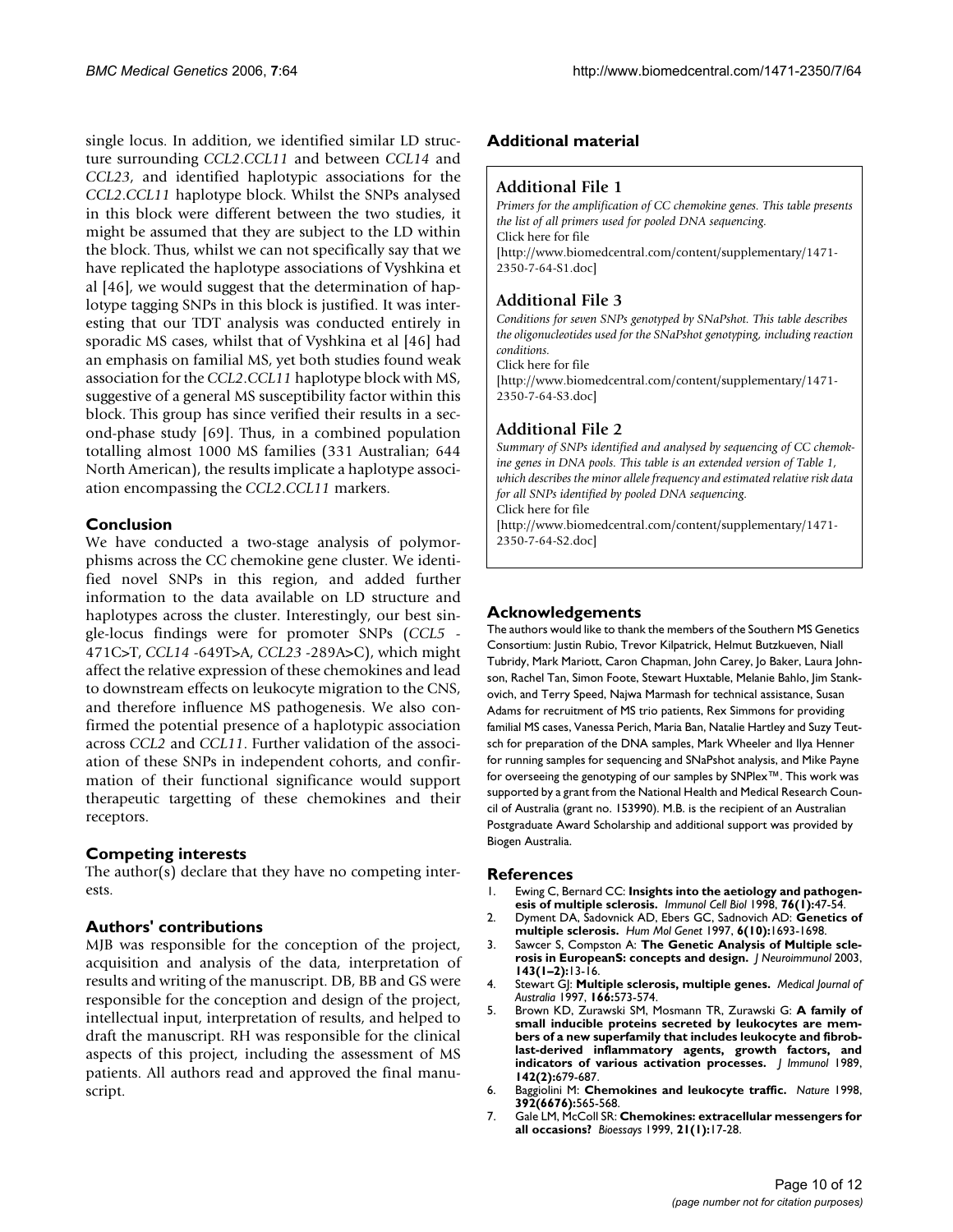- 8. Karpus WJ, Lukacs NW, Kennedy KJ, Smith WS, Hurst SD, Barrett TA: **[Differential CC chemokine-induced enhancement of T](http://www.ncbi.nlm.nih.gov/entrez/query.fcgi?cmd=Retrieve&db=PubMed&dopt=Abstract&list_uids=9126972) helper** cell cytokine production. **158(9):**4129-4136.
- 9. Taub DD, Turcovski-Corrales SM, Key ML, Longo DL, Murphy WJ: **[Chemokines and T lymphocyte activation: I. Beta chemok](http://www.ncbi.nlm.nih.gov/entrez/query.fcgi?cmd=Retrieve&db=PubMed&dopt=Abstract&list_uids=8690897)[ines costimulate human T lymphocyte activation in vitro.](http://www.ncbi.nlm.nih.gov/entrez/query.fcgi?cmd=Retrieve&db=PubMed&dopt=Abstract&list_uids=8690897)** *J Immunol* 1996, **156(6):**2095-2103.
- 10. Molon B, Gri G, Bettella M, Gomez-Mouton C, Lanzavecchia A, Martinez AC, Manes S, Viola A: **[T cell costimulation by chemokine](http://www.ncbi.nlm.nih.gov/entrez/query.fcgi?cmd=Retrieve&db=PubMed&dopt=Abstract&list_uids=15821738) [receptors.](http://www.ncbi.nlm.nih.gov/entrez/query.fcgi?cmd=Retrieve&db=PubMed&dopt=Abstract&list_uids=15821738)** *Nat Immunol* 2005, **6(5):**465-471.
- 11. Cappello P, Caorsi C, Bosticardo M, De Angelis S, Novelli F, Forni G, Giovarelli M: **[CCL16/LEC powerfully triggers effector and](http://www.ncbi.nlm.nih.gov/entrez/query.fcgi?cmd=Retrieve&db=PubMed&dopt=Abstract&list_uids=14525962) [antigen-presenting functions of macrophages and enhances](http://www.ncbi.nlm.nih.gov/entrez/query.fcgi?cmd=Retrieve&db=PubMed&dopt=Abstract&list_uids=14525962) [T cell cytotoxicity.](http://www.ncbi.nlm.nih.gov/entrez/query.fcgi?cmd=Retrieve&db=PubMed&dopt=Abstract&list_uids=14525962)** *J Leukoc Biol* 2004, **75(1):**135-142.
- 12. Taub DD, Sayers TJ, Carter CR, Ortaldo JR: **[Alpha and beta chem](http://www.ncbi.nlm.nih.gov/entrez/query.fcgi?cmd=Retrieve&db=PubMed&dopt=Abstract&list_uids=7561094)[okines induce NK cell migration and enhance NK-mediated](http://www.ncbi.nlm.nih.gov/entrez/query.fcgi?cmd=Retrieve&db=PubMed&dopt=Abstract&list_uids=7561094) [cytolysis.](http://www.ncbi.nlm.nih.gov/entrez/query.fcgi?cmd=Retrieve&db=PubMed&dopt=Abstract&list_uids=7561094)** *J Immunol* 1995, **155(8):**3877-3888.
- 13. Huang DR, Wang J, Kivisakk P, Rollins BJ, Ransohoff RM: **[Absence of](http://www.ncbi.nlm.nih.gov/entrez/query.fcgi?cmd=Retrieve&db=PubMed&dopt=Abstract&list_uids=11257138) [monocyte chemoattractant protein 1 in mice leads to](http://www.ncbi.nlm.nih.gov/entrez/query.fcgi?cmd=Retrieve&db=PubMed&dopt=Abstract&list_uids=11257138) decreased local macrophage recruitment and antigen-specific T helper cell type 1 immune response in experimental** [autoimmune encephalomyelitis.](http://www.ncbi.nlm.nih.gov/entrez/query.fcgi?cmd=Retrieve&db=PubMed&dopt=Abstract&list_uids=11257138) **193(6):**713-726.
- Karpus WJ, Lukacs NW, McRae BL, Strieter RM, Kunkel SL, Miller SD: **[An important role for the chemokine macrophage inflam](http://www.ncbi.nlm.nih.gov/entrez/query.fcgi?cmd=Retrieve&db=PubMed&dopt=Abstract&list_uids=7594507)matory protein-1 alpha in the pathogenesis of the T cellmediated autoimmune disease, experimental autoimmune [encephalomyelitis.](http://www.ncbi.nlm.nih.gov/entrez/query.fcgi?cmd=Retrieve&db=PubMed&dopt=Abstract&list_uids=7594507)** *J Immunol* 1995, **155(10):**5003-5010.
- 15. Miyagishi R, Kikuchi S, Takayama C, Inoue Y, Tashiro K: **[Identifica](http://www.ncbi.nlm.nih.gov/entrez/query.fcgi?cmd=Retrieve&db=PubMed&dopt=Abstract&list_uids=9209264)[tion of cell types producing RANTES, MIP-1 alpha and MIP-](http://www.ncbi.nlm.nih.gov/entrez/query.fcgi?cmd=Retrieve&db=PubMed&dopt=Abstract&list_uids=9209264)1 beta in rat experimental autoimmune encephalomyelitis [by in situ hybridization.](http://www.ncbi.nlm.nih.gov/entrez/query.fcgi?cmd=Retrieve&db=PubMed&dopt=Abstract&list_uids=9209264)** *J Neuroimmunol* 1997, **77(1):**17-26.
- 16. Tran EH, Kuziel WA, Owens T: **[Induction of experimental](http://www.ncbi.nlm.nih.gov/entrez/query.fcgi?cmd=Retrieve&db=PubMed&dopt=Abstract&list_uids=10820388) [autoimmune encephalomyelitis in C57BL/6 mice deficient in](http://www.ncbi.nlm.nih.gov/entrez/query.fcgi?cmd=Retrieve&db=PubMed&dopt=Abstract&list_uids=10820388)** either the chemokine macrophage inflammatory protein-<br>
lalpha or its **CCR5** receptor. Eur *J* Immunol 2000,  $1$ alpha or its CCR5 receptor. **30(5):**1410-1415.
- 17. McManus C, Berman JW, Brett FM, Staunton H, Farrell M, Brosnan CF: **[MCP-1, MCP-2 and MCP-3 expression in multiple sclero](http://www.ncbi.nlm.nih.gov/entrez/query.fcgi?cmd=Retrieve&db=PubMed&dopt=Abstract&list_uids=9655469)[sis lesions: an immunohistochemical and in situ hybridization](http://www.ncbi.nlm.nih.gov/entrez/query.fcgi?cmd=Retrieve&db=PubMed&dopt=Abstract&list_uids=9655469) [study.](http://www.ncbi.nlm.nih.gov/entrez/query.fcgi?cmd=Retrieve&db=PubMed&dopt=Abstract&list_uids=9655469)** *J Neuroimmunol* 1998, **86(1):**20-29.
- 18. Van Der Voorn P, Tekstra J, Beelen RH, Tensen CP, Van Der Valk P, De Groot CJ: **[Expression of MCP-1 by reactive astrocytes in](http://www.ncbi.nlm.nih.gov/entrez/query.fcgi?cmd=Retrieve&db=PubMed&dopt=Abstract&list_uids=9916917) [demyelinating multiple sclerosis lesions.](http://www.ncbi.nlm.nih.gov/entrez/query.fcgi?cmd=Retrieve&db=PubMed&dopt=Abstract&list_uids=9916917)** *Am J Pathol* 1999, **154(1):**45-51.
- 19. Simpson JE, Newcombe J, Cuzner ML, Woodroofe MN: **[Expression](http://www.ncbi.nlm.nih.gov/entrez/query.fcgi?cmd=Retrieve&db=PubMed&dopt=Abstract&list_uids=9628469) [of monocyte chemoattractant protein-1 and other beta](http://www.ncbi.nlm.nih.gov/entrez/query.fcgi?cmd=Retrieve&db=PubMed&dopt=Abstract&list_uids=9628469)chemokines by resident glia and inflammatory cells in multi[ple sclerosis lesions.](http://www.ncbi.nlm.nih.gov/entrez/query.fcgi?cmd=Retrieve&db=PubMed&dopt=Abstract&list_uids=9628469)** *J Neuroimmunol* 1998, **84(2):**238-249.
- 20. Simpson J, Rezaie P, Newcombe J, Cuzner ML, Male D, Woodroofe MN: **[Expression of the beta-chemokine receptors CCR2,](http://www.ncbi.nlm.nih.gov/entrez/query.fcgi?cmd=Retrieve&db=PubMed&dopt=Abstract&list_uids=10900353) [CCR3 and CCR5 in multiple sclerosis central nervous system](http://www.ncbi.nlm.nih.gov/entrez/query.fcgi?cmd=Retrieve&db=PubMed&dopt=Abstract&list_uids=10900353) [tissue.](http://www.ncbi.nlm.nih.gov/entrez/query.fcgi?cmd=Retrieve&db=PubMed&dopt=Abstract&list_uids=10900353)** *J Neuroimmunol* 2000, **108(1–2):**192-200.
- 21. Hvas J, McLean C, Justesen J, Kannourakis G, Steinman L, Oksenberg JR, Bernard CC: **[Perivascular T cells express the pro-inflam](http://www.ncbi.nlm.nih.gov/entrez/query.fcgi?cmd=Retrieve&db=PubMed&dopt=Abstract&list_uids=9584001)[matory chemokine RANTES mRNA in multiple sclerosis](http://www.ncbi.nlm.nih.gov/entrez/query.fcgi?cmd=Retrieve&db=PubMed&dopt=Abstract&list_uids=9584001) [lesions.](http://www.ncbi.nlm.nih.gov/entrez/query.fcgi?cmd=Retrieve&db=PubMed&dopt=Abstract&list_uids=9584001)** *Scand J Immunol* 1997, **46(2):**195-203.
- 22. Sorensen TL, Tani M, Jensen J, Pierce V, Lucchinetti C, Folcik VA, Qin S, Rottman J, Sellebjerg F, Strieter RM, *et al.*: **[Expression of specific](http://www.ncbi.nlm.nih.gov/entrez/query.fcgi?cmd=Retrieve&db=PubMed&dopt=Abstract&list_uids=10079101) [chemokines and chemokine receptors in the central nervous](http://www.ncbi.nlm.nih.gov/entrez/query.fcgi?cmd=Retrieve&db=PubMed&dopt=Abstract&list_uids=10079101) [system of multiple sclerosis patients.](http://www.ncbi.nlm.nih.gov/entrez/query.fcgi?cmd=Retrieve&db=PubMed&dopt=Abstract&list_uids=10079101)** *J Clin Invest* 1999, **103(6):**807-815.
- Sorensen TL, Sellebjerg F, Jensen CV, Strieter RM, Ransohoff RM: **[Chemokines CXCL10 and CCL2: differential involvement in](http://www.ncbi.nlm.nih.gov/entrez/query.fcgi?cmd=Retrieve&db=PubMed&dopt=Abstract&list_uids=11784351) [intrathecal inflammation in multiple sclerosis.](http://www.ncbi.nlm.nih.gov/entrez/query.fcgi?cmd=Retrieve&db=PubMed&dopt=Abstract&list_uids=11784351)** *Eur J Neurol* 2001, **8(6):**665-672.
- Strunk T, Bubel S, Mascher B, Schlenke P, Kirchner H, Wandinger KP: **[Increased numbers of CCR5+ interferon-gamma- and tumor](http://www.ncbi.nlm.nih.gov/entrez/query.fcgi?cmd=Retrieve&db=PubMed&dopt=Abstract&list_uids=10665504) necrosis factor-alpha-secreting T lymphocytes in multiple [sclerosis patients.](http://www.ncbi.nlm.nih.gov/entrez/query.fcgi?cmd=Retrieve&db=PubMed&dopt=Abstract&list_uids=10665504)** *Ann Neurol* 2000, **47(2):**269-273.
- 25. Miyagishi R, Kikuchi S, Fukazawa T, Tashiro K: **[Macrophage inflam](http://www.ncbi.nlm.nih.gov/entrez/query.fcgi?cmd=Retrieve&db=PubMed&dopt=Abstract&list_uids=7608739)[matory protein-1 alpha in the cerebrospinal fluid of patients](http://www.ncbi.nlm.nih.gov/entrez/query.fcgi?cmd=Retrieve&db=PubMed&dopt=Abstract&list_uids=7608739) with multiple sclerosis and other inflammatory neurological [diseases.](http://www.ncbi.nlm.nih.gov/entrez/query.fcgi?cmd=Retrieve&db=PubMed&dopt=Abstract&list_uids=7608739)** *J Neurol Sci* 1995, **129(2):**223-227.
- 26. Teleshova N, Pashenkov M, Huang YM, Soderstrom M, Kivisakk P, Kostulas V, Haglund M, Link H: **[Multiple sclerosis and optic neu](http://www.ncbi.nlm.nih.gov/entrez/query.fcgi?cmd=Retrieve&db=PubMed&dopt=Abstract&list_uids=12111306)[ritis: CCR5 and CXCR3 expressing T cells are augmented in](http://www.ncbi.nlm.nih.gov/entrez/query.fcgi?cmd=Retrieve&db=PubMed&dopt=Abstract&list_uids=12111306) [blood and cerebrospinal fluid.](http://www.ncbi.nlm.nih.gov/entrez/query.fcgi?cmd=Retrieve&db=PubMed&dopt=Abstract&list_uids=12111306)** *J Neurol* 2002, **249(6):**723-729.
- 27. Mahad D, Callahan MK, Williams KA, Ubogu EE, Kivisakk P, Tucky B, Kidd G, Kingsbury GA, Chang A, Fox RJ, *et al.*: **[Modulating CCR2](http://www.ncbi.nlm.nih.gov/entrez/query.fcgi?cmd=Retrieve&db=PubMed&dopt=Abstract&list_uids=16230319) [and CCL2 at the blood-brain barrier: relevance for multiple](http://www.ncbi.nlm.nih.gov/entrez/query.fcgi?cmd=Retrieve&db=PubMed&dopt=Abstract&list_uids=16230319) [sclerosis pathogenesis.](http://www.ncbi.nlm.nih.gov/entrez/query.fcgi?cmd=Retrieve&db=PubMed&dopt=Abstract&list_uids=16230319)** *Brain* 2006, **129(Pt 1):**212-223.
- 28. Naruse K, Ueno M, Satoh T, Nomiyama H, Tei H, Takeda M, Ledbetter DH, Coillie EV, Opdenakker G, Gunge N, *et al.*: **[A YAC contig](http://www.ncbi.nlm.nih.gov/entrez/query.fcgi?cmd=Retrieve&db=PubMed&dopt=Abstract&list_uids=8661057) [of the human CC chemokine genes clustered on chromo](http://www.ncbi.nlm.nih.gov/entrez/query.fcgi?cmd=Retrieve&db=PubMed&dopt=Abstract&list_uids=8661057)[some 17q11.2.](http://www.ncbi.nlm.nih.gov/entrez/query.fcgi?cmd=Retrieve&db=PubMed&dopt=Abstract&list_uids=8661057)** *Genomics* 1996, **34(2):**236-240.
- 29. Giedraitis V, Modin H, Callander M, Landtblom AM, Fossdal R, Stefansson K, Hillert J, Gulcher J: **[Genome-wide TDT analysis in a](http://www.ncbi.nlm.nih.gov/entrez/query.fcgi?cmd=Retrieve&db=PubMed&dopt=Abstract&list_uids=14647195) [localized population with a high prevalence of multiple scle](http://www.ncbi.nlm.nih.gov/entrez/query.fcgi?cmd=Retrieve&db=PubMed&dopt=Abstract&list_uids=14647195)rosis indicates the importance of a region on chromosome [14q.](http://www.ncbi.nlm.nih.gov/entrez/query.fcgi?cmd=Retrieve&db=PubMed&dopt=Abstract&list_uids=14647195)** *Genes Immun* 2003, **4(8):**559-563.
- Hensiek AE, Roxburgh R, Smilie B, Coraddu F, Akesson E, Holmans P, Sawcer SJ, Compston DA: **[Updated results of the United King](http://www.ncbi.nlm.nih.gov/entrez/query.fcgi?cmd=Retrieve&db=PubMed&dopt=Abstract&list_uids=14575910)[dom linkage-based genome screen in multiple sclerosis.](http://www.ncbi.nlm.nih.gov/entrez/query.fcgi?cmd=Retrieve&db=PubMed&dopt=Abstract&list_uids=14575910)** *J Neuroimmunol* 2003, **143(1–2):**25-30.
- 31. Kuokkanen S, Gschwend M, Rioux JD, Daly MJ, Terwilliger JD, Tienari PJ, Wikstrom J, Palo J, Stein LD, Hudson TJ, *et al.*: **[Genomewide](http://www.ncbi.nlm.nih.gov/entrez/query.fcgi?cmd=Retrieve&db=PubMed&dopt=Abstract&list_uids=9399895) [scan of multiple sclerosis in Finnish multiplex families.](http://www.ncbi.nlm.nih.gov/entrez/query.fcgi?cmd=Retrieve&db=PubMed&dopt=Abstract&list_uids=9399895)** *Am J Hum Genet* 1997, **61(6):**1379-1387.
- Sawcer S, Jones HB, Feakes R, Gray J, Smaldon N, Chataway J, Robertson N, Clayton D, Goodfellow PN, Compston A: **[A genome](http://www.ncbi.nlm.nih.gov/entrez/query.fcgi?cmd=Retrieve&db=PubMed&dopt=Abstract&list_uids=8696343) [screen in multiple sclerosis reveals susceptibility loci on](http://www.ncbi.nlm.nih.gov/entrez/query.fcgi?cmd=Retrieve&db=PubMed&dopt=Abstract&list_uids=8696343) [chromosome 6p21 and 17q22.](http://www.ncbi.nlm.nih.gov/entrez/query.fcgi?cmd=Retrieve&db=PubMed&dopt=Abstract&list_uids=8696343)** *Nat Genet* 1996, **13(4):**464-468.
- 33. Sawcer S, Maranian M, Setakis E, Curwen V, Akesson E, Hensiek A, Coraddu F, Roxburgh R, Sawcer D, Gray J, *et al.*: **[A whole genome](http://www.ncbi.nlm.nih.gov/entrez/query.fcgi?cmd=Retrieve&db=PubMed&dopt=Abstract&list_uids=12023322) [screen for linkage disequilibrium in multiple sclerosis con](http://www.ncbi.nlm.nih.gov/entrez/query.fcgi?cmd=Retrieve&db=PubMed&dopt=Abstract&list_uids=12023322)firms disease associations with regions previously linked to [susceptibility.](http://www.ncbi.nlm.nih.gov/entrez/query.fcgi?cmd=Retrieve&db=PubMed&dopt=Abstract&list_uids=12023322)** *Brain* 2002, **125(Pt 6):**1337-1347.
- 34. Dyment DA, Sadovnick AD, Willer CJ, Armstrong H, Cader ZM, Wiltshire S, Kalman B, Risch N, Ebers GC: **[An extended genome](http://www.ncbi.nlm.nih.gov/entrez/query.fcgi?cmd=Retrieve&db=PubMed&dopt=Abstract&list_uids=15069025) [scan in 442 Canadian multiple sclerosis-affected sibships: a](http://www.ncbi.nlm.nih.gov/entrez/query.fcgi?cmd=Retrieve&db=PubMed&dopt=Abstract&list_uids=15069025) [report from the Canadian Collaborative Study Group.](http://www.ncbi.nlm.nih.gov/entrez/query.fcgi?cmd=Retrieve&db=PubMed&dopt=Abstract&list_uids=15069025)** *Hum Mol Genet* 2004, **13(10):**1005-1015.
- 35. The Transatlantic Multiple Sclerosis Genetics Cooperative: **[A meta](http://www.ncbi.nlm.nih.gov/entrez/query.fcgi?cmd=Retrieve&db=PubMed&dopt=Abstract&list_uids=11321191)[analysis of genomic screens in multiple sclerosis.](http://www.ncbi.nlm.nih.gov/entrez/query.fcgi?cmd=Retrieve&db=PubMed&dopt=Abstract&list_uids=11321191)** *Mult Scler* 2001, **7(1):**3-11.
- 36. Jagodic M, Becanovic K, Sheng JR, Wu X, Backdahl L, Lorentzen JC, Wallstrom E, Olsson T: **[An advanced intercross line resolves](http://www.ncbi.nlm.nih.gov/entrez/query.fcgi?cmd=Retrieve&db=PubMed&dopt=Abstract&list_uids=15240732) [eae18 into two narrow quantitative trait Loci syntenic to](http://www.ncbi.nlm.nih.gov/entrez/query.fcgi?cmd=Retrieve&db=PubMed&dopt=Abstract&list_uids=15240732)**  $multiple$  sclerosis candidate Loci. **173(2):**1366-1373.
- Teuscher C, Butterfield RJ, Ma RZ, Zachary JF, Doerge RW, Blankenhorn EP: **[Sequence polymorphisms in the chemokines Scya1](http://www.ncbi.nlm.nih.gov/entrez/query.fcgi?cmd=Retrieve&db=PubMed&dopt=Abstract&list_uids=10438970) (TCA-3), Scya2 (monocyte chemoattractant protein (MCP)- [1\), and Scya12 \(MCP-5\) are candidates for eae7, a locus con](http://www.ncbi.nlm.nih.gov/entrez/query.fcgi?cmd=Retrieve&db=PubMed&dopt=Abstract&list_uids=10438970)trolling susceptibility to monophasic remitting/nonrelapsing [experimental allergic encephalomyelitis.](http://www.ncbi.nlm.nih.gov/entrez/query.fcgi?cmd=Retrieve&db=PubMed&dopt=Abstract&list_uids=10438970)** *J Immunol* 1999, **163(4):**2262-2266.
- 38. Jamieson SE, Miller EN, Black GF, Peacock CS, Cordell HJ, Howson JM, Shaw MA, Burgner D, Xu W, Lins-Lainson Z, *et al.*: **[Evidence for](http://www.ncbi.nlm.nih.gov/entrez/query.fcgi?cmd=Retrieve&db=PubMed&dopt=Abstract&list_uids=14735149) [a cluster of genes on chromosome 17q11-q21 controlling](http://www.ncbi.nlm.nih.gov/entrez/query.fcgi?cmd=Retrieve&db=PubMed&dopt=Abstract&list_uids=14735149) [susceptibility to tuberculosis and leprosy in Brazilians.](http://www.ncbi.nlm.nih.gov/entrez/query.fcgi?cmd=Retrieve&db=PubMed&dopt=Abstract&list_uids=14735149)** *Genes Immun* 2004, **5(1):**46-57.
- 39. Modi WS, Goedert JJ, Strathdee S, Buchbinder S, Detels R, Donfield S, O'Brien SJ, Winkler C: **[MCP-1-MCP-3-Eotaxin gene cluster](http://www.ncbi.nlm.nih.gov/entrez/query.fcgi?cmd=Retrieve&db=PubMed&dopt=Abstract&list_uids=14571188) [influences HIV-1 transmission.](http://www.ncbi.nlm.nih.gov/entrez/query.fcgi?cmd=Retrieve&db=PubMed&dopt=Abstract&list_uids=14571188)** *Aids* 2003, **17(16):**2357-2365.
- 40. Gonzalez-Escribano MF, Torres B, Aguilar F, Rodriguez R, Garcia A, Valenzuela A, Nunez-Roldan A: **[MCP-1 promoter polymorphism](http://www.ncbi.nlm.nih.gov/entrez/query.fcgi?cmd=Retrieve&db=PubMed&dopt=Abstract&list_uids=12826377) [in spanish patients with rheumatoid arthritis.](http://www.ncbi.nlm.nih.gov/entrez/query.fcgi?cmd=Retrieve&db=PubMed&dopt=Abstract&list_uids=12826377)** *Hum Immunol* 2003, **64(7):**741-744.
- 41. Nickel RG, Casolaro V, Wahn U, Beyer K, Barnes KC, Plunkett BS, Freidhoff LR, Sengler C, Plitt JR, Schleimer RP, *et al.*: **[Atopic derma](http://www.ncbi.nlm.nih.gov/entrez/query.fcgi?cmd=Retrieve&db=PubMed&dopt=Abstract&list_uids=10640782)[titis is associated with a functional mutation in the promoter](http://www.ncbi.nlm.nih.gov/entrez/query.fcgi?cmd=Retrieve&db=PubMed&dopt=Abstract&list_uids=10640782) [of the C-C chemokine RANTES.](http://www.ncbi.nlm.nih.gov/entrez/query.fcgi?cmd=Retrieve&db=PubMed&dopt=Abstract&list_uids=10640782)** *J Immunol* 2000, **164(3):**1612-1616.
- 42. Fryer AA, Spiteri MA, Bianco A, Hepple M, Jones PW, Strange RC, Makki R, Tavernier G, Smilie FI, Custovic A, *et al.*: **[The -403 G-->A](http://www.ncbi.nlm.nih.gov/entrez/query.fcgi?cmd=Retrieve&db=PubMed&dopt=Abstract&list_uids=11197694) [promoter polymorphism in the RANTES gene is associated](http://www.ncbi.nlm.nih.gov/entrez/query.fcgi?cmd=Retrieve&db=PubMed&dopt=Abstract&list_uids=11197694) [with atopy and asthma.](http://www.ncbi.nlm.nih.gov/entrez/query.fcgi?cmd=Retrieve&db=PubMed&dopt=Abstract&list_uids=11197694)** *Genes Immun* 2000, **1(8):**509-514.